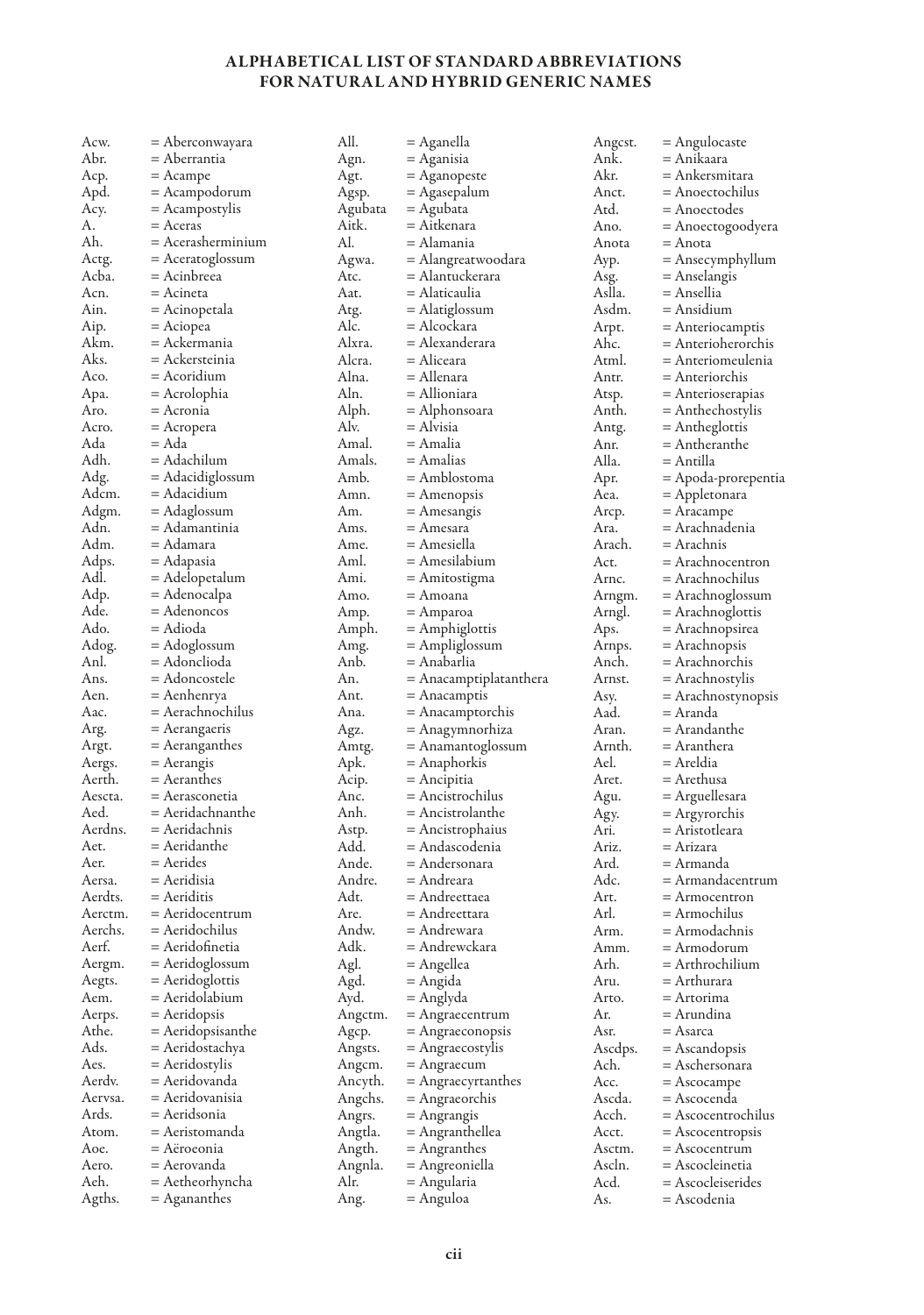| Afd.         | = Ascofadanda               | Ban.           | = Barnesara                         | Bz.           |                                    |
|--------------|-----------------------------|----------------|-------------------------------------|---------------|------------------------------------|
| Ascf.        | = Ascofinetia               | Brmb.          | = Barombia                          | Bq.           | = Bradriguezia<br>= Bradriquezia   |
| Agsta.       | $=$ Ascogastisia            | Btt.           | = Bartlettara                       | Brd.          | = Bradshawara                      |
| Ascgm.       | $=$ Ascoglossum             | Btmna.         | = Batemannia                        | Bms.          | = Bramesa                          |
| Asgts.       | $=$ Ascoglottis             | Btst.          | = Bateostylis                       | Bmt.          | = Bramiltumnia                     |
| Ascps.       | $=$ Asconopsis              | Bmnra.         | = Baumannara                        | Bpc.          | = Brapacidium                      |
| Apn.         | = Ascoparanthera            | Bllra.         | = Beallara                          | Bme.          | = Braparmesa                       |
| Ascns.       | $=$ Ascorachnis             | Bdra.          | = Beardara                          | Brap.         | = Brapasia                         |
| Ald.         | = Ascoralda                 | Beg.           | = Belgeara                          | Bil.          | = Brapilia                         |
| Asc.         | = Ascorella                 | Bpr.           | = Bennett-Poeara                    | Bdt.          | = Brasadastele                     |
| Asnc.        | $=$ Ascorenanthochilus      | Bns.           | = Bensteinia                        | Bcd.          | = Brascidostele                    |
| Arp.         | = Ascorhynopsis             | Ben.           | = Benthamara                        | Brt.          | = Brasicattleya                    |
| Atm.         | = Ascostomanda              | Bza.           | = Benzingia                         | Bll.          | = Brasilaelia                      |
| Avd.         | = Ascovandanthe             | Bek.           | = Beranekara                        | Bsd.          | = Brasilidium                      |
| Asyts.       | $=$ Ascovandoritis          | Brg.           | = Bergmanara                        | Bch.          | = Brasiliorchis                    |
| Atn.         | = Ashtonara                 | Bkl.           | = Berkeleyara                       | Bly.          | = Brasilocycnis                    |
| Ash.         | = Ashworthara               | Brln.          | = Berlinerara                       | Bsh.          | = Brasophonia                      |
| Acdp.        | $=$ Aspacidopsis            | Bern.          | = Bernardara                        | Bsl.          | = Brasophrolia                     |
| Acid.        | $=$ Aspacidostele           | Ber.           | = Bertara                           | Bcn.          | = Brassacathron                    |
| Alm.         | $=$ Aspaleomnia             | Bet.           | = Bettsara                          | Brsa.         | = Brassada                         |
| Asp.         | = Aspasia                   | Bhm.           | = Bhumipolara                       | Bsn.          | = Brassanthe                       |
| Apo.         | $=$ Aspasiopsis             | Bhu.           | = Bhutanthera                       | Btl.          | = Brassattlia                      |
| Aspsm.       | $=$ Aspasium                | Bic.           | = Bicchia                           | В.            | = Brassavola                       |
| Apz.         | $=$ Aspezia                 | Bfsa.          | = Bifranisia                        | Brc.          | = Brassavola-cattleya              |
| Asid.        | $=$ Aspioda                 | Bif.           | = Bifrenaria                        | Brsv.         | = Brassavolaelia                   |
| Aspl.        | = Asplundara                | Bifdm.         | = Bifrenidium                       | Brs.          | = Brassia                          |
| Aspd.        | = Aspodonia                 | Bifla.         | = Bifreniella                       | Bssd.         | = Brassidiocentrum                 |
| Aspgm.       | $=$ Aspoglossum             | Bifrenl.       | = Bifrenlaria                       | Brsdm.        | = Brassidium                       |
| Apm.         | = Aspomesa                  | Bi.            | = Bifrillaria                       | Bdm.          | = Brassidomesa                     |
| Aso.         | $=$ Aspopsis                | Bfa.           | = Bifrinlaria                       | Broda.        | = Brassioda                        |
| Asl.         | $=$ Aspostele               | Bny.           | = Bilneyara                         | Bssp.         | = Brassiopsis                      |
| Ath.         | $=$ Athertonara             | Bilt.          | = Biltonara                         | Bla.          | = Brasso-Cattleya-Laelia           |
| Ato.         | $=$ Atopoglossum            | Bin.           | = Binotia                           | Bct.          | $=$ Brassocatanthe                 |
| Ast.         | = Australia                 | Bid.           | = Binotioda                         | Bcl.          | = Brassocatlaelia                  |
| Au.          | = Australorchis             | Bish.<br>Blkr. | = Bishopara                         | Bsctt.<br>Bc. | = Brassocattlaelia                 |
| Ayb.<br>Bka. | = Ayubara<br>= Backhouseara |                | = Blackara                          | Bss.          | = Brassocattleya<br>= Brassochilum |
| Bak.         | = Bakerara                  | Blp.<br>Blet.  | = Blepharochilum<br>= Bleteleorchis | Brchs.        | = Brassochilus                     |
| Blga.        | = Balaguerara               | Bti.           | = Bletia                            | Bdia.         | = Brassodiacrium                   |
| Bdwna.       | = Baldwinara                | Blgts.         | = Bletiaglottis                     | Bepi.         | = Brassoepidendrum                 |
| Blk.         | = Balenkezia                | Ble.           | = Bletilla                          | Bpl.          | = Brassoepilaelia                  |
| Blf.         | = Balfourara                | Btd.           | = Bletundina                        | Brsk.         | = Brassokeria                      |
| Bln.         | = Ballantineara             | Blu.           | = Bleuara                           | Bl.           | = Brassolaelia                     |
| Blm.         | = Balmeara                  | Btz.           | = Blietzara                         | Blc.          | = Brassolaeliocattleya             |
| Bnfd.        | = Banfieldara               | Blma.          | = Bloomara                          | Bsltc.        | $=$ Brassolaeliocattlonitis        |
| Btc.         | = Baptichilum               | Blr.           | = Blumeara                          | Blpr.         | = Brassolaeliophila                |
| Btcm.        | $=$ Bapticidium             | Bon.           | = Boelanara                         | Bsy.          | = Brassoleya                       |
| Bpt.         | = Baptiguezia               | Bgd.           | = Bogardara                         | Bmc.          | = Brassomicra                      |
| Btk.         | = Baptikoa                  | Boh.           | = Bohnhofara                        | Bcp.          | = Brassoncidopsis                  |
| Bpd.         | = Baptioda                  | Bnf.           | = Bohnhoffara                       | Bis.          | = Brassonitis                      |
| Btta.        | = Baptirettia               | Bkch.          | = Bokchoonara                       | Br.           | $=$ Brassonotis                    |
| Bpgm.        | = Baptistoglossum           | Bby.           | = Bolbicymbidium                    | Bph.          | = Brassophila                      |
| Bapt.        | = Baptistonia               | Bld.           | = Bolbidium                         | Bsp.          | = Brassophranthe                   |
| Brgs.        | = Barangis                  | Bol.           | = Bollea                            | Bnts.         | = Brassophronitis                  |
| Bnr.         | = Baraniara                 | Blth.          | = Bolleanthes                       | Brp.          | = Brassopsis                       |
| Bvl.         | = Baravolia                 | Bca.           | = Bolleochondrorhyncha              | Bslc.         | = Brassosophrolaeliocattleya       |
| Bbra.        | = Barbosaara                | Bop.           | = Bolleoscaphe                      | Bst.          | = Brassostele                      |
| Bkt.         | $=$ Barcatanthe             | Blptm.         | = Bollopetalum                      | Bstna.        | = Brassotonia                      |
| Bac.         | = Barclia                   | Bnt.           | = Bonatea                           | Bv.           | = Brassovolaelia                   |
| Bard.        | = Bardendrum                | Bonn.          | = Bonniera                          | Brat.         | = Bratonia                         |
| Bkn.         | = Barkeranthe               | Bnp.           | = Bonplandara                       | Blg.          | = Brevilongium                     |
| Bark.        | = Barkeria                  | Boo.           | = Bootara                           | Brn.          | = Brianara                         |
| Bar.         | = Barkidendrum              | Bor.           | = Borwickara                        | Bba.          | = Briggs-Buryara                   |
| Bkd.         | = Barkleyadendrum           | Bo.            | = Bouletia                          | Brlda.        | = Brilliandeara                    |
| Bknts.       | = Barkonitis                | Bov.           | = Bovornara                         | Btv.          | = Broanthevola                     |
| Bkm.         | = Barkorima                 | Bow.           | = Bowringara                        | Blt.          | = Brolaelianthe                    |
| Bry.<br>Ba.  | = Barkronleya<br>= Barlia   | Braa.<br>Bra.  | = Braasiella<br>= Brachtia          | Brh.<br>Boc.  | = Brolaephila                      |
| Bos.         | = Barlorchis                | Brade.         | = Bradeara                          | Brm.          | = Brolarchilis<br>= Bromecanthe    |
|              |                             |                |                                     |               |                                    |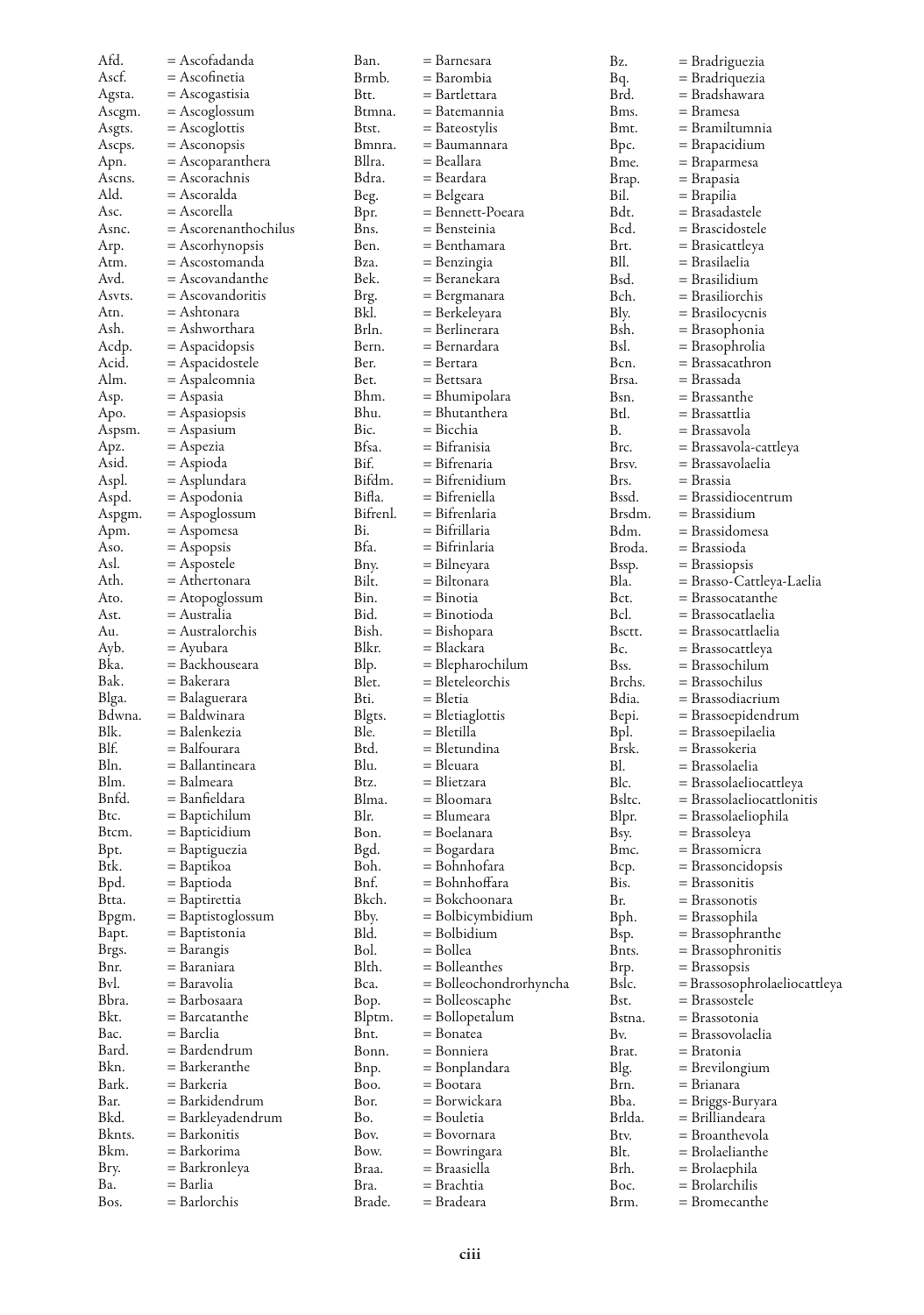| Brom.          | = Bromheadia                    | Cttl.        | = Cattlaelia                           | Cbz             |
|----------------|---------------------------------|--------------|----------------------------------------|-----------------|
| Bgn.           | = Brongniartara                 | Cas.         | = Cattlassia                           | Cyl             |
| Bit.           | = Brossitonia                   | C.           | = Cattleya                             | Cho             |
| Bro.           | = Broughtonia                   | Ctyh.        | = Cattleychea                          | Cey             |
| Bt.            | $=$ Broughtopsis                | Cyy.         | = Cattleychytonia                      | Cly             |
| Bwna.          | $=$ Brownara                    | Cte.         | $=$ Cattleyella                        | Cn:             |
| Brum.          | = Brummittara                   | Cttrn.       | = Cattleyodendron                      | Cho             |
| Bym.           | $=$ Brymerara                   | Cdm.         | = Cattleyodendrum                      | Cho             |
| Byb.           | $=$ Bryobium                    | Ctps.        | $=$ Cattleyopsis                       | Ch              |
| Byp.           | = Bryopinalia                   | Ctpga.       | = Cattleyopsisgoa                      | Chi             |
| Bcc.           | = Buccella                      | Ctpsta.      | = Cattleyopsistonia                    | Chs             |
| Bck.           | = Buckmanara                    | Cva.         | = Cattleyovola                         | Csg             |
| Bui.           | = Buiara                        | Ctna.        | = Cattleytonia                         | Chi             |
| Bulb.          | $=$ Bulbophyllum                | Ctt.         | $=$ Cattlianthe                        | Cgy             |
| Bbr.           | $=$ Bulborobium                 | Ctph.        | = Cattoniphila                         | Cdt             |
| Bul.           | = Bullara                       | Ctts.        | $=$ Cattotes                           | Cho             |
| Bnc.           | = Bunochilus                    | Cyi.         | $=$ Cattychilis                        | Ch              |
| Bktra.         | = Burkhardtara                  | Cty.         | = Catyclia                             | Cho             |
| Burk.          | = Burkillara                    | Cauc.        | $=$ Caucaea                            | Cds             |
| Bkw.           | = Burkinshawara                 | Cet.         | = Caucaerettia                         | Chı             |
| Burr.          | = Burrageara                    | Cus.         | = Cauchostele                          | Csr             |
| Bys.           | = Buyssonara                    | Ccd.         | = Caucidium                            | Chı             |
| Chz.           | = Cahuzacara                    | CII.         | = Caulaelia                            | C <sub>n</sub>  |
| Calda.         | = Caladenia                     | Clk.         | = Caulaeliokeria                       | Cps             |
| Can.           | $=$ Calaeonitis                 | Clt.         | = Caularstedella                       | Cdt             |
| Cal.           | $=$ Calanthe                    | Cau.         | = Caularthron                          | Chı             |
| Cp.            | $=$ Calanthidio-preptanthe      | Clv.         | = Caulavola                            | Chı             |
| Ctp.           | $=$ Calanthophaius              | Cbd.         | = Caulbardendrum                       | Chı             |
| Calsd.         | = Calassodia                    | Cdc.         | = Cauldenclia                          | Cht             |
| Calt.          | $=$ Caletilla                   | Cun.         | = Cauleytonia                          | Crc             |
| Call.          | $=$ Callostylis                 | Clps.        | $=$ Cauliopsis                         | Cht             |
| Clc.           | $=$ Calnorchis                  | Ckr.         | = Caulkeria                            | Chı             |
| Clts.          | = Caloarethusa                  | Clty.        | = Caulocattleya                        | Chı             |
| Clchs.         | $=$ Calochilus                  | Cup.         | = Caulophila                           | Cht             |
| Cmta.          | = Calomitra                     | Cut.         | $=$ Caulrianitis                       | Chl             |
| Cpg.           | $=$ Calopogon                   | Cuv.         | = Caulrianvola                         | Chy             |
| Cpt.           | $=$ Calopotilla                 | Cul.         | = Caultonia                            | Chy             |
| Cmd.           | $=$ Camaridium                  | Cnph.        | = Caultoniophila                       | Cra             |
| Cmt.           | $=$ Camarotis                   | Cny.         | = Cautonleya                           | Ch <sub>l</sub> |
| Cam.           | $=$ Campanulorchis              | Ctg.         | $=$ Centrogenium                       | Cir             |
| Cmpba.<br>Cnn. | = Campbellara<br>= Cannaeorchis | Cen.<br>Cnl. | $=$ Centroglossa                       | Cr <sub>F</sub> |
|                | = Cannazzaroara                 | Ceph.        | $=$ Centropetalum                      | Cst<br>Cis      |
| Cnz.<br>Cpa.   | $=$ Cappeara                    | Cpts.        | $=$ Cephalanthera<br>$=$ Cephalopactis | Ccy             |
| Carn.          | $=$ Carenidium                  | Chp.         | $=$ Cephalophrys                       | Clk             |
| Cwt.           | $=$ Carlwithnerara              | Cphl.        | $=$ Cephalorchis                       | Cgy             |
| Crml.          | = Carmichaelara                 | Cph.         |                                        | Cdl             |
| Cro.           | $=$ Carolara                    | Ce.          | = Cephalorhiza<br>= Cepobaculum        | Cdl             |
| Clg.           | = Carolineleongara              | Cpr.         | $=$ Ceporillia                         | Cay             |
| Crp.           | = Carparomorchis                | Cr.          | = Ceraia                               | Ces             |
| Cptra.         | $=$ Carpenterara                | Cer.         | = Ceratobium                           | Csc             |
| Car.           | $=$ Carrara                     | Crtn.        | $=$ Ceratocentron                      | Clc             |
| Ctra.          | = Carterara                     | Crgm.        | $=$ Ceratograecum                      | Clc             |
| Csr.           | = Casoara                       | Csl.         | = Ceratosiella                         | Cls             |
| Cat.           | = Cataleria                     | Cdw.         | = Chadwickara                          | Clfi            |
| Cag.           | = Catamangis                    | Cba.         | = Chamberlainara                       | Cln             |
| Ctmds.         | = Catamodes                     | Cham.        | = Chamodenia                           | Cls             |
| Ctnchs.        | = Catanoches                    | Chm.         | = Chamorchis                           | Clq             |
| Ctsda.         | = Catasandra                    | Cng.         | = Changara                             | Cle             |
| Ctsl.          | = Catasellia                    | Chap.        | = Chapmanara                           | Cst.            |
| Ctsm.          | = Catasetum                     | Cae.         | = Charlesara                           | Cli.            |
| Ca.            | = Catawesia                     | Ckp.         | = Charlesknappara                      | Cls             |
| Ctc.           | = Catcattleyella                | Cha.         | = Charlesworthara                      | Cltl            |
| Ctll.          | = Catcaullia                    | Chra.        | = Charleswortheara                     | Cvc             |
| Ctyl.          | = Catcylaelia                   | Charli.      | = Charlesworthiara                     | Cls             |
| Ctl.           | = Catlaelia                     | Charl.       | = Charlieara                           | Cln             |
| Cnc.           | = Catminichea                   | Chau.        | = Chaubardia                           | Cgl             |
| Ctr.           | = Cattarthrophila               | Chbth.       | = Chaubardianthes                      | Cw              |
| Cka.           | = Cattkeria                     | Chbl.        | = Chaubardiella                        | Clw             |

 $z. =$ Chaubewiczella h. = Chelychocentrum<br>d. = Chelycidium  $=$  Chelycidium  $\overline{C}$ . = Chelyopsis  $=$  Chelyorchis  $a. =$ Chenara Chen. = Chenlanara  $\begin{array}{lll} {\rm e} {\rm w}. & = {\rm Chewara} \ {\rm c} {\rm tm} & = {\rm Chilocent} \end{array}$ ctm.  $=$  Chilocentrum<br>il.  $=$  Chiloglottis il. = Chiloglottis<br>sch. = Chiloschista  $=$  Chiloschista  $\epsilon$ . = Chilosimpliglottis  $\sum_{n=1}^{\infty}$  = Chinheongara  $w.$  = Chlorogavilea<br>ths. = Chondranthes  $\begin{array}{lll} \text{ths.} & = \text{Chondranthes} \\ \text{db.} & = \text{Chondrobollea} \end{array}$  $=$  Chondrobollea o. = Chondropetalum<br>drh. = Chondrorhyncha  $=$  Chondrorhyncha  $s. =$ Chondroscaphe u. = Chouara n. = Chrisanda<br>rt. = Chrisanthe  $=$  Chrisanthera e. = Chrisnetia  $S<sub>1</sub> =$ Chrisnopsis  $\begin{array}{lll} \text{et.} & = \text{Christendoritis} \\ \text{ln.} & = \text{Christensonella} \end{array}$ nl. = Christensonella<br>ri. = Christensonia  $=$  Christensonia  $n. = Christenstylis$  $\text{tra.} = \text{Christieara}$ = Christocentrum c. = Chromatotriccum ry. = Chrysocycnis<br>nya. = Chuanyenara nya. = Chuanyenara<br>tn. = Chuatianara in. = Chuatianara<br>|t. = Chyletia  $=$  Chyletia  $v =$ Chysis yt. = Chytroglossa  $=$  Cirrhaea pa. = Cirrhopea Cirr. = Cirrhopetalum  $=$  Cirrhophyllum Cstx. = Cischostalix  $=$  Cischweinfia  $w.$  = Cischweinidium a. = Clarkeara Cgy. = Claudegayara  $=$ Claudehamiltonara  $d. =$ Claudiasauledaara  $\alpha$ .  $=$  Clayara .<br>Cleisanda =  $ct. = Cleiscocentrum$ lp. = Cleisocalpa<br>tn. = Cleisocentr  $=$  Cleisocentron  $d. = Cleisodes$ ta. = Cleisofinetia<br>ups. = Cleisonopsis  $=$  Cleisonopsis  $\,$  $\hat{p}$ a. = Cleisopera Clq. = Cleisoquetia = Cleisostoma = Cleisostomopsis Cli. = Cleisostylanda  $ty. = Cleisostylis$ Cltha. = Cleisotheria = Cleisovanda  $t. = Cleistesiopsis$  $n. = Clomophyllum$  $\hat{C}$  = Cloughara  $r. = Cloweandra$  $v. =$ Clowenoches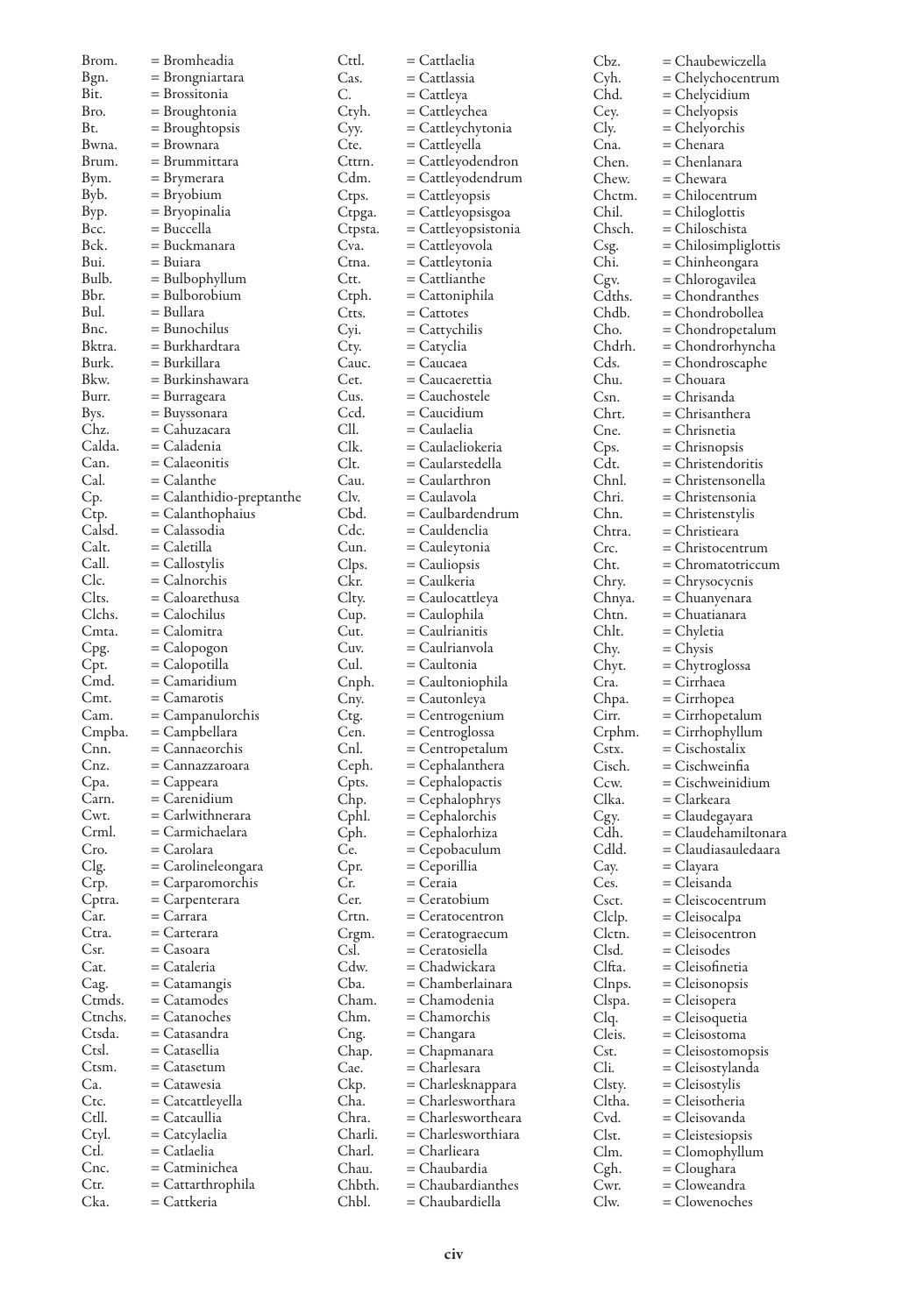| Cws.         | = Clowesetenaea               | Cu.            | = Cuitlauzina                 |
|--------------|-------------------------------|----------------|-------------------------------|
| Clo.         | = Clowesetum                  | Cid.           | = Cuitlioda                   |
| Cl.          | = Clowesia                    | Cdg.           | = Cuitliodaglossum            |
| Cwl.         | = Clowsellia                  | Ctn.           | = Cuitlumnia                  |
| Coc.         | = Coccineorchis               | Cca.           | = Cyanicula                   |
| Ccc.         | $=$ Coccinoglottis            | Cnr.           | = Cyanthera                   |
| Ccr.         | = Cochardia                   | Cct.           | = Cycatonia                   |
| Cnths.       | = Cochleanthes                | Cgn.           | = Cycgalenodes                |
| Cccst.       | = Cochlecaste                 | Cyl.           | = Cycleria                    |
| Cclna.       | = Cochlenia                   |                |                               |
|              |                               | Cld.           | = Cyclodes                    |
| Colta.       | = Cochleottia                 | Cycl.          | = Cyclopogon                  |
| Ccptm.       | $=$ Cochlepetalum             | Clos.          | = Cyclosia                    |
| Cos.         | $=$ Cochlesepalum             | Cycda.         | = Cycnandra                   |
| Clsl.        | = Cochlesteinella             | Cyc.           | = Cycnoches                   |
| Czl.         | = Cochlezella                 | Cycd.          | = Cycnodes                    |
| Ccz.         | = Cochlezia                   | Cnp.           | = Cycnophyllum                |
| Cch.         | = Cochlicidichilum            | Cysl.          | = Cycsellia                   |
| Cda.         | = Cochlioda                   | Cyln.          | = Cylindrolobus               |
| Cdp.         | $=$ Cochliodopsis             | Cma.           | = Cymaclosetum                |
| Cit.         | = Cochlistele                 | Cymst.         | = Cymasetum                   |
| Ccp.         | = Cochloncopsis               | Cymla.         | = Cymbidiella                 |
| Csp.         | = Cochloscaphe                | Cdl.           | = Cymbidilophia               |
| Ccl.         | = Cochlumnia                  | Cdn.           | = Cymbidimangis               |
| Coeln.       | = Coeleione                   | Cbn.           | = Cymbidinaea                 |
|              |                               |                |                               |
| Cga.         | = Coeloglossgymnadenia        | Cym.           | = Cymbidium                   |
| Co.          | = Coeloglossum                | Cbg.           | = Cymbiglossum                |
| Coel.        | = Coelogyne                   | CЫ.            | = Cymbiliorchis               |
| Cox.         | = Cogniauxara                 | Cbp.           | = Cymbipetalum                |
| Coh.         | = Cohniella                   | Cml.           | = Cymbisellia                 |
| Cnlr.        | $=$ Cohnlophiaris             | Cbgl.          | $=$ Cymboglossum              |
| Clx.         | = Colax                       | Cymph.         | = Cymphiella                  |
| Cole.        | = Coleara                     | Cych.          | = Cynorchis                   |
| C-s.         | $=$ Collare-stuartense        | Cyk.           | = Cynorkaria                  |
| Col.         | = Collierara                  | Cyn.           | = Cynorkis                    |
| Colm.        | = Colmanara                   | Ccm.           | = Cypercymbidium              |
| Cmm.         | $=$ Commersonara              | Cyd.           | = Cyperocymbidium             |
| Comp.        | = Comparettia                 |                | = Cyphiopedilum               |
|              |                               | Cphd.          |                               |
| Cmr.         | = Comparumnia                 | Cgd.           | = Cyphragmipedium             |
| Cpz.         | = Compelenzia                 | Cyp.           | = Cypripedium                 |
| Com.         | = Comperia                    | Crs.           | = Cyrassostele                |
| Ctgs.        | = Comptoglossum               | Cyrtl.         | = Cyrtellia                   |
| Coy.         | = Conattleya                  | Cto.           | = Cyrtidiorchis               |
| Conc.        | = Conchidium                  | Cti.           | = Cyrtidium                   |
| Conph.       | $=$ Conphronitis              | Cip.           | = Cyrtionopsis                |
| Cnt.         | = Constanciaara               | Csd.           | = Cyrtobrassidium             |
| Const.       | = Constantia                  | Cybs.          | = Cyrtobrassonia              |
| Cook.        | = Cookara                     | Cuc.           | = Cyrtocaucaea                |
| Cok.         | = Cooksonara                  | Crt.           | $=$ Cyrtochiloides            |
| Cpp.         | = Coppensia                   | Cyr.           | = Cyrtochilum                 |
| cppt.        | = Coppensitonia               | Cil.           | = Cyrtocidistele              |
| Crb.         | = Corbettara                  | Ctd.           | = Cyrtocidium                 |
| Coa.         |                               | Cydn.          | = Cyrtodenia                  |
| Crd.         | = Corningara<br>= Coronadoara | Cdo.           |                               |
|              |                               |                | = Cyrtodontioda               |
| Corl.        | = Correllara                  | Crdc.          | = Cyrtodontocidium            |
| Corr.        | = Correvonia                  | Code.          | = Cyrtodontostele             |
| Crths.       | = Coryanthes                  | Cgl.           | = Cyrtoglossum                |
| Cnd.         | = Corydandra                  | Cgt.           | = Cyrtoglottis                |
| Crhpa.       | = Coryhopea                   | Ctgo.          | = Cyrtogomestele              |
| Cyt.         | = Corysanthes                 | Cgc.           | = Cyrtogramcymbidium          |
| Cot.         | = Cottonia                    | Cyz.           | = Cyrtolauzina                |
| Cow.         | = Cowperara                   | Crl.           | = Cyrtolioda                  |
| Crg.         | = Crangonorchis               | Clr.           | = Cyrtollaria                 |
| Crv.         | = Cravenara                   | Cgp.           | = Cyrtomangophyllum           |
| Craw.        | = Crawshayara                 | Ctea.          | = Cyrtonaea                   |
| Cpd.         |                               |                |                               |
|              |                               |                |                               |
|              | = Crepidium                   | Cop.           | = Cyrtoncidopsis              |
| Ctcm.        | = Cryptocentrum               | Cdu.           | = Cyrtoncidumnia              |
| Crypt.       | $=$ Cryptopus                 | Crn.           | = Cyrtoniopsis                |
| Cum.<br>Cud. | = Cucumeria<br>= Cuitlacidium | Cpas.<br>Cyrt. | = Cyrtopasia<br>= Cyrtopodium |

| Cyrtcs. | = Cyrtorchis        |
|---------|---------------------|
| Cye.    | = Cyrtostele        |
| Crz.    |                     |
|         | = Cyrtozia          |
| Ctu.    | = Cyrtumnia         |
| Cys.    | = Cysepedium        |
| Dcz.    | = Dacruzara         |
| D.      | = Dactylanthera     |
| Dps.    | = Dactylocamptis    |
| Dtd.    | = Dactylodenia      |
| Dam.    | = Dactyloglossum    |
|         |                     |
| Dtylo.  | = Dactylorchis      |
| Dact.   | = Dactylorhiza      |
| Datrr.  | = Dactylorrhiza     |
| Dty.    | = Daiotyla          |
| Dlm.    | = Dallemagneara     |
| Dnh.    | = Danhatchia        |
| Dar.    | = Darwinara         |
|         | = Dasyglossum       |
| Dyg.    |                     |
| Dj.     | = Davejonesia       |
| Dvh.    | = Davidhuntara      |
| Dvd.    | = Davidsonara       |
| Dbr.    | = Debarriara        |
| Dbra.   | = Debruyneara       |
| Dgmra.  | = Degarmoara        |
| Dsla.   | = Deiselara         |
|         | = Dekensara         |
| Dek.    |                     |
| Dvx.    | = Delouvrexara      |
| Dn.     | = Dendrobates       |
| Den.    | = Dendrobium        |
| Dec.    | $=$ Dendrocatanthe  |
| Dc.     | = Dendrocattleya    |
| Ddc.    | = Dendrochilum      |
|         | = Dendrogeria       |
| Denga.  |                     |
| Ddlr.   | = Dendrolirium      |
| Dlax.   | $=$ Dendrophylax    |
| Dni.    | = Denisara          |
| Dpn.    | = Deprinsara        |
| Droa.   | = Derosaara         |
| Dmt.    | = Desmetara         |
| Des.    | = Desmotrichum      |
|         |                     |
| Dvra.   | = Devereuxara       |
| Dvr.    | = Devriesara        |
| Dew.    | = Dewolfara         |
| Diab.   | = Diabroughtonia    |
| Diaca.  | = Diacattleya       |
| Diacm.  | $=$ Diacrium        |
| Diad.   | = Diadenium         |
| Dkra.   | = Diakeria          |
|         |                     |
| Dial.   | = Dialaelia         |
| Dialps. | $=$ Dialaeliopsis   |
| Dpgs.   | = Diaphanangis      |
| Dpthe.  | = Diaphananthe      |
| Dias.   | = Diaschomburgkia   |
| Dich.   | = Dichaea           |
| Dmts.   | = Dichromanthus     |
|         |                     |
| Dcy.    | = Dichromarrhynchos |
| Dct.    | = Dichromoglottis   |
| Dhw.    | = Dicksonhowara     |
| Die.    | = Dienia            |
| Dign.   | = Dignathe          |
| Dill.   | = Dillonara         |
| Dlc.    | = Dilochiopsis      |
| Dmd.    |                     |
|         | = Dimerandra        |
| Dph.    | = Dimorphachnis     |
| Dpda.   | = Dimorphanda       |
| Dii.    | = Dineclia          |
| Ddo.    | $=$ Diodonopsis     |
| Dvl.    | = Diovallia         |
| Dplch.  | = Diplochilus       |
|         |                     |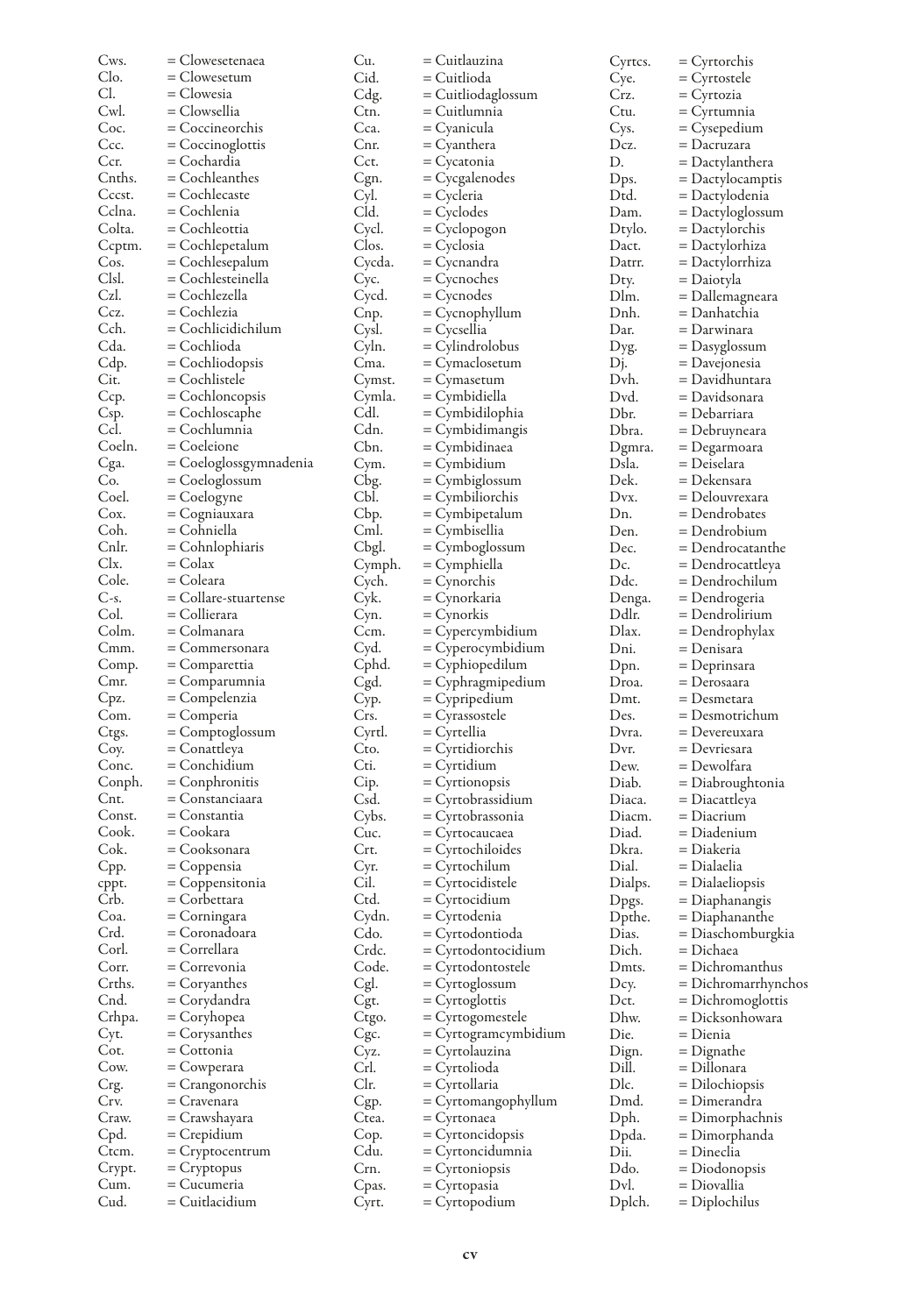| Dpl.            | = Diplodium                       | Dty         |
|-----------------|-----------------------------------|-------------|
| Dpnps.          | = Diplonopsis                     | Du          |
| Dld.            | = Diplopanda                      | $_{\rm Dv}$ |
| Dpra.           | = Diploprora                      | Dk          |
| Dipr.<br>Disa   | = Diplorrhiza<br>= Disa           | Dу.<br>Eas  |
| Dtl.            | = Disticholiparis                 | Ecr         |
| Ds.             | = Distichorchis                   | Euc         |
| Diuris          | = Diuris                          | Ecc         |
| Dix.            | = Dixuanara                       | Eda         |
| Djn.            | = Docjonesia                      | Edr         |
| Doc.            | = Dockrillia                      | Elsa        |
| Dok.            | = Dockrilobium                    | Ect         |
| Dkb.            | = Dockrobium                      | Elo         |
| Doda.<br>Don.   | = Dodara<br>= Doinara             | Elp<br>Et.  |
| Dol.            | = Dolichopsis                     | Elia        |
| Do.             | = Domindendrum                    | El.         |
| Ddma.           | = Domindesmia                     | Elx         |
| Dml.            | = Domingleya                      | Etp         |
| Dga.            | $=$ Domingoa                      | Ew:         |
| Dly.            | = Dominleychile                   | Eth         |
| Dmtna.          | = Domintonia                      | Eltl        |
| Dmya.           | = Dominyara                       | Em          |
| Dmlps.          | $=$ Domliopsis                    | Eig<br>Em   |
| Dnt.<br>Dclna.  | = Donaestelaara<br>= Doncollinara | Eny         |
| Dsg.            | = Donsutingara                    | Ehl         |
| Ddps.           | = Dorandopsis                     | Eyr         |
| Drd.            | = Doredirea                       | Ect         |
| Dhta.           | = Doreenhuntara                   | Е.          |
| Dctm.           | $=$ Doricentrum                   | En.         |
| Dd.             | = Doridium                        | Enl         |
| Drlla.          | = Doriella                        | Ecy         |
| Dllps.<br>Dfta. | = Doriellaopsis                   | Eyy         |
| Drgm.           | = Dorifinetia<br>= Doriglossum    | Eyp<br>Etl. |
| Dpm.            | $=$ Doriopsisium                  | Eyv         |
| Drsa.           | = Dorisia                         | Ece         |
| Dst.            | = Doristylis                      | Edl         |
| Dtps.           | = Doritaenopsis                   | Ekr         |
| Dor.            | = Doritis                         | Eng         |
| Dr.             | $=$ Doritopsis                    | Epp         |
| Drm.            | = Dormanara                       | Ert.        |
| Dtha.           | = Dorthera                        | Epł<br>Ebo  |
| Doss.<br>Dsh.   | = Dossinia<br>= Dossinochilus     | Еp.         |
| Dnd.            | = Dossinodes                      | Epl         |
| Dny.            | $=$ Dossinyera                    | Epł         |
| Dsi.            | = Dossisia                        | Ett.        |
| Dot.            | = Dothilopsis                     | Eth         |
| Dwsa.           | : Downsara                        | Ety         |
| Drac.           | = Dracula                         | Ecc         |
| Drvla.          | = Dracuvallia                     | Epc         |
| Dres.<br>Dre.   | = Dresslerara<br>= Dressleria     | Epc<br>Ecl  |
| Dress.          | = Dressleriella                   | Eic.        |
| Dwt.            | = Drewettara                      | Ecl.        |
| Dry.            | = Drymoanthus                     | Epy         |
| Duk.            | = Duckittara                      | Epc         |
| Dugg.           | = Duggerara                       | Epi         |
| Dug.            | = Dungsara                        | Epc         |
| Dng.            | = Dungsia                         | Em          |
| Dnna.           | = Dunnara                         | Epc         |
| Dngra.<br>Dnv.  | = Dunningara<br>= Dunstervilleara | Erd<br>Epg  |
| Dup.            | = Dupontara                       | Epg         |
| Du.             | = Durabaculum                     | Epl         |
| Drt.            | = Durantara                       | Epl         |

| Dtya.          | $=$ Durutyara                  |
|----------------|--------------------------------|
| Duv.           | = Duvalara                     |
| Dvv.           | = Duvivierara                  |
| Dkt.           | $=$ Dyakanthus                 |
| Dy.            | = Dyakia                       |
| Eas.           | = Eastonara                    |
| Ecr.           | = Echinorhyncha                |
| Eudl.          | = Ecuadorella                  |
| Ecd.           | = Ecuadoria                    |
| Eda.           | = Edara                        |
| Edr.           | = Edeara                       |
| Elsa.          | = Elearethusa                  |
| Ecth.          | = Elecalthusa                  |
| Elo.           | = Eleorchis                    |
| Elp.           | = Elepogon                     |
| Et.<br>Eliara  | = Eleutheroglossum<br>= Eliara |
| El.            | = Ellanthera                   |
| Elx.           | = Eltrolexia                   |
| Etp.           | = Eltroplectris                |
| Ews.           | = Elwesara                     |
| Etha.          | = Elythodia                    |
| Elth.          | = Elythranthera                |
| Emb.           | = Embreea                      |
| Eig.           | = Emigara                      |
| Emy.           | = Emilythwaitesara             |
| Eny.           | = Enanthleya                   |
| Ehl.           | = Enchelia                     |
| Eyr.           | = Encyarthrolia                |
| Ect.           | $=$ Encyclarthron              |
| Е.             | = Encyclia                     |
| En.            | = Encyclipedium                |
| Enl.           | = Encylaelia                   |
| Ecv.           | = Encylaevola                  |
| Eyy.           | = Encyleyvola                  |
| Eyp.           | = Encyphila                    |
| Etl.           | = Encytonavola                 |
| Eyv.           | = Encyvola                     |
| Ece.           | = Encyvolendrum                |
| Edl.           | = Endlicherara                 |
| Ekma.          | = Engkhiamara                  |
| Eng.           | = Engsoonara                   |
| Epp.           | = Ephippium                    |
| Ert.           | = Epiarthron                   |
| Epbkl.         | = Epibarkiella                 |
| Ebcl.          | = Epibrascattlaelia            |
| Ep.            | = Epibrassavola                |
| Epbns.         | = Epibrassonitis               |
| Epb.           | = Epibroughtonia               |
| Ett.           | = Epicatanthe                  |
| Eth.           | = Epicatarthron                |
| Ety.           | = Epicatcyclia                 |
| Ecc.           | = Epicatechea                  |
| Epctn.         | = Epicatonia                   |
| Epc.           | = Epicattleya                  |
| Ecll.          | = Epicaulaelia                 |
| Eicl.<br>Ecl.  | = Epichile                     |
|                | = Epicladium                   |
| Epy.           | = Epicyclia<br>= Epidella      |
| Epdla.         |                                |
| Epi.<br>Epdcm. | = Epidendrum<br>= Epidiacrium  |
| Emk.           | = Epidominkeria                |
| Epd.           | = Epidrobium                   |
| Erd.           | = Epierstedella                |
| Epgl.          | $=$ Epiglottis                 |
| Epg.           | = Epigoa                       |
| Epl.           | = Epilaelia                    |
| Eplc.          | = Epilaeliocattleya            |
|                |                                |

| Eplps.  | = Epilaeliopsis       |
|---------|-----------------------|
| Eis.    | = Epilaelopsis        |
| Elva.   | = Epileptovola        |
| Ea.     | = Epileya             |
| Els.    | = Epiliopsis          |
| Epil.   | = Epilopsis           |
| Emc.    | = Epimicra            |
| Epn.    | = Epinidema           |
| Eps.    | $=$ Epiopsis          |
| Epcts.  | = Epipactis           |
| Eph.    | = Epiphaius           |
| Eil.    | = Epiphila            |
| Epip.   | = Epiphronitella      |
| Ephs.   | $=$ Epiphronitis      |
| Epgm.   | = Epipogium           |
| Ery.    | $=$ Epirhynanthe      |
| Epstm.  | = Epistoma            |
| Etv.    | = Epithechavola       |
| Etc.    | = Epithechea          |
| Epith.  | = Epithechia          |
| Enn.    | = Epitonanthe         |
| Eptn.   | $=$ Epitonia          |
| Epv.    | = Epivola             |
| Era.    | = Erasanthe           |
| Erm.    | = Eremorchis          |
| Er.     | = Eria                |
| Eric.   | = Ericara             |
| Eht.    | = Ericholttumara      |
| Eks.    | = Erikstephenstormara |
| Ena.    | = Erinara             |
| Ess.    | $=$ Eriopsis          |
| Erx.    | = Erioxantha          |
| Entra.  | = Ernestara           |
| Ercn.   | = Erycina             |
| Erdm.   | = Erydium             |
| Eym.    | = Erymesa             |
| Eyn.    | = Eryumnia            |
| Esm.    | = Esmenanthera        |
| Em.     | = Esmeralda           |
| Es.     | = Esmeranda           |
| Ems.    | $=$ Esmeropsis        |
| Est.    | = Esmerstylis         |
| Esn.    | = Esperonara          |
| Esta.   | = Estelaara           |
| Eua.    | = Euanthe             |
| Eu.     | = Euarachnides        |
| Ern.    | = Euarthron           |
| Eun.    | = Eucatanthe          |
| Eutl.   | = Eucatlaelia         |
| Ecp.    | $=$ Eucatophila       |
| Elv.    | = Eucattlevola        |
| Ettn.   | = Eucattonia          |
| Euc.    | = Eucentrum           |
| Euh.    | = Euchiclia           |
| Eal.    | = Euchilaelia         |
| Ech.    | = Euchile             |
| Eucl.   | $=$ Euclades          |
| Euct.   | = Eucycattleya        |
| Elh.    | = Eucyclechea         |
| Edv.    | = Eudendravola        |
| Eud.    | = Eudevereuxara       |
| Eln.    | = Eulaelianthe        |
| Euly.   | = Euleya              |
| Eyt.    | = Euleyarthron        |
| Ebd.    | = Eulobidium          |
| Eucmla. | = Eulocymbidiella     |
| Elm.    | = Eulomangis          |
| Euph.   | = Eulophia            |
| Eul.    | = Eulophiella         |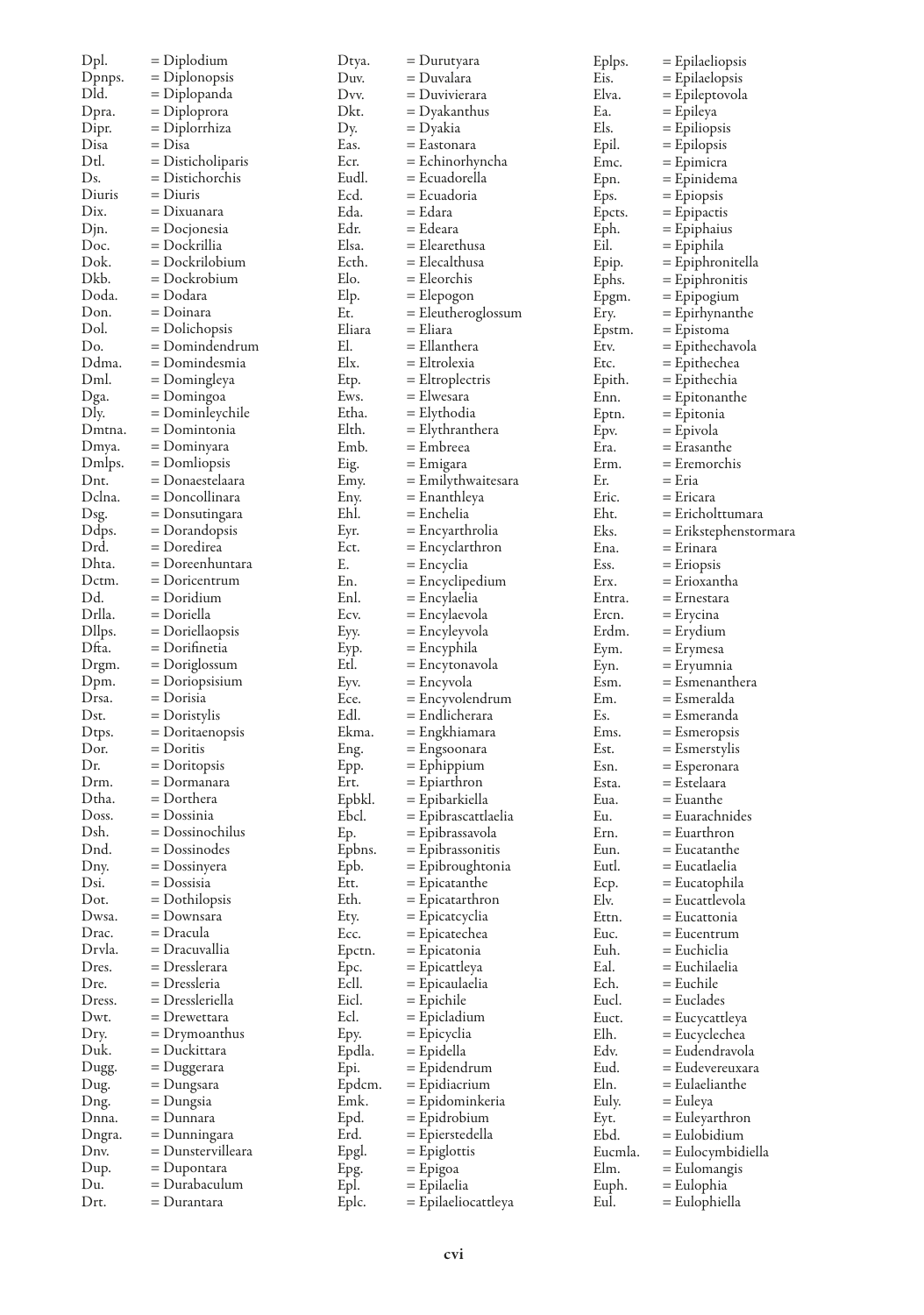| Ely.           | $=$ Eulophyllum                   | Gnp.    | = Gastronopsis       | Goo.   | = Goodsonara         |
|----------------|-----------------------------------|---------|----------------------|--------|----------------------|
| Ela.           | = Eulosellia                      | Gpi.    | = Gastrophaianthe    | G.     | = Goodyera           |
| Emg.           | $=$ Eumingoa                      | Gp.     | = Gastrophaius       | Gss.   | = Gosseara           |
| Eup.           | = Eupapilanda                     | Gs.     | = Gastrorchis        | Gtk.   | = Gotokoa            |
| Epo.           | $=$ Eupapilio                     | Gsarco. | = Gastrosarcochilus  | Gott.  | = Gottererara        |
| Epr.           | = Euporphyranda                   | Gstm.   | = Gastrostoma        | Got.   | = Gottoara           |
| Eur.           | = Eurachnis                       | Gsrth.  | = Gastrothera        | Grr.   | = Graireara          |
| Erc.           | = Eurhyncattleya                  | Gin.    | = Gastruisinda       | Gbi.   | = Gramcymbimangis    |
| Eugs.          | = Euryangis                       | Gtra.   | = Gauntlettara       | Gyp.   | = Gramcymbiphia      |
| Eyb.           | = Euryblema                       | Gav.    | = Gavilea            | Gra.   | = Grammangis         |
| Ėус.           | $=$ Eurycaulis                    | Genig.  | = Genus ignota       | Greym. | = Grammatocymbidium  |
| Echn.          | $=$ Eurychone                     | Gcd.    | = Geoclades          | Grda.  | = Grammatoheadia     |
| Eugcm.         | = Eurygraecum                     | Gdm.    | = Geodorum           | Gtm.   | = Grammatomangis     |
|                |                                   | Gbka.   |                      | Gram.  |                      |
| Eunps.<br>Edd. | = Eurynopsis<br>= Euthechedendrum | Gcr.    | = Georgeblackara     |        | = Grammatophyllum    |
| Eut.           | = Eutonia                         |         | = Georgecarrara      | Grtp.  | = Grammatopodium     |
| Euv.           |                                   | Ggf.    | = Georgefara         | Ggt.   | = Grammoglottis      |
|                | = Euvola                          | Grd.    | = Gerardusara        | Gtp.   | = Grammothecopus     |
| Evk.           | = Evakara                         | Gba.    | = Gerberara          | Gat.   | = Grandicentrum      |
| Exa.           | = Exalaria                        | Ghi.    | = Ghillanyara        | Gdi.   | = Grandicidium       |
| Exe.           | $=$ Exeria                        | Gbz.    | = Gibezara           | Gdp.   | = Grandiphyllum      |
| Exo.           | $=$ Exochanthus                   | Gi.     | = Giddingsara        | Grpla. | = Graphiella         |
| Fdn.           | = Fadenchoda                      | Gigara  | = Gigara             | Grks.  | = Graphorkis         |
| Ffn.           | = Fadenfinanda                    | Gil.    | = Gilmourara         | Grs.   | = Grastidium         |
| Ferg.          | = Fergusonara                     | Glya.   | = Gladysyeeara       | Grx.   | = Gratrixara         |
| F.             | = Fernandezia                     | Glz.    | = Glanzara           | Gry.   | = Grayara            |
| Fia.           | = Fialaara                        | Glc.    | = Glicensteinara     | Gr.    | = Greatwoodara       |
| Fin.           | $=$ Finetia                       | Gls.    | = Glossadenia        | Ggr.   | = Groganara          |
| Fsh.           | = Fisherara                       | Gloss.  | = Glossodia          | Guc.   | = Guarcholia         |
| Flt.           | = Fletcherara                     | Gfa.    | = Goffara            | Gcl.   | = Guarcyclinitis     |
| For.           | = Forbesina                       | Ghta.   | = Gohartia           | Grc.   | = Guarechea          |
| Fdca.          | = Fordyceara                      | Gld.    | = Goldnerara         | Gur.   | = Guarianthe         |
| Fgtra.         | = Forgetara                       | Glm.    | = Golumnia           | Gbk.   | = Guariburgkia       |
| Frs.           | $=$ Forsterara                    | Gmda.   | = Gomada             | Gcp.   | = Guaricatophila     |
| Frn.           | = Fournierara                     | Gmd.    | = Gomadachtia        | Gct.   | = Guaricattonia      |
| Fow.           | = Fowlerara                       | Gbt.    | = Gombrassiltonia    | Guh.   | = Guarichile         |
| Flr.           | = Fowlieara                       | Ger.    | = Gomcentridium      | Gey.   | = Guaricyclia        |
| Fdk.           | = Fredclarkeara                   | Gdt.    | = Gomcidettia        | Gdd.   | = Guaridendrum       |
| Fre.           | = Fredschechterara                | Gcn.    | = Gomcidumnia        | Gny.   | = Guariencychea      |
| Frda.          | = Freedara                        | Gmk.    | = Gomenkoa           | Glt.   | = Guarilaeliarthron  |
| Frz.           | = Frezierara                      | Gom.    | = Gomesa             | Glv.   | = Guarilaelivola     |
| Fri.           | = Friedaara                       | Gcg.    | = Gomesochiloglossum | Gmc.   | = Guarimicra         |
| Frb.           | = Froebelara                      | Gsc.    | = Gomesochilum       | Ght.   | = Guarischomtonia    |
| Frt.           | = Fruticicola                     | Gms.    | = Gomestele          | Gsl.   |                      |
| Fcr.           | = Fuchsara                        | Gmtta.  | = Gomettia           |        | = Guarisophleya      |
|                |                                   |         |                      | Gsp.   | = Guarisophlia       |
| Fjo.           | = Fujioara                        | Gmz.    | = Gomezina           | Grt.   | = Guaritonia         |
| Fjw.           | = Fujiwarara                      | Gmg.    | = Gomguezia          | Grn.   | = Guaritoniclia      |
| Flc.           | = Fulaichangara                   | Gtd.    | = Gomiltidium        | Glk.   | = Guarlaeburgkia     |
| Gab.           | = Gabertia                        | Gzn.    | = Gomiltlauzina      | Glp.   | = Guarlaeliopsis     |
| Gbs.           | = Galabstia                       | Gml.    | = Gomiltostele       | Gua.   | = Guaronilia         |
| Gal.           | = Galeandra                       | Gmt.    | $=$ Gomocentrum      | Gpd.   | = Guarophidendrum    |
| Gslla.         | = Galeansellia                    | Gmch.   | = Gomochilus         | Gty.   | = Guarthroleya       |
| Gds.           | $=$ Galeodes                      | Gmgm.   | = Gomoglossum        | Gut.   | = Guarthron          |
| Gle.           | = Galeomenetalum                  | Goa.    | = Gomonciada         | Gtc.   | = Guartonichea       |
| Gln.           | = Galeonisia                      | Gch.    | = Gomoncidochilum    | Gvl.   | = Guarvolclia        |
| Gptm.          | = Galeopetalum                    | Gmn.    | = Gomonia            | Gud.   | = Gudrunia           |
| Glta.          | = Galeottia                       | Gnd.    | = Gomoniopcidium     | Gum.   | = Gumara             |
| Gzl.           | = Galiczella                      | Gpl.    | = Gomopsiella        | Gun.   | = Gunnarorchis       |
| Ga.            | $=$ Garayara                      | Gps.    | = Gompassia          | Guy.   | = Gurneyara          |
| Gpp.           | = Garlippara                      | Gst.    | = Gomrassiastele     | Gym.   | = Gymnadenia         |
| Gsta.          | $=$ Gastisia                      | Gtl.    | = Gomstelettia       | Gc.    | $=$ Gymnanacamptis   |
| Gscpa.         | $=$ Gastisocalpa                  | Ggn.    | = Gonginia           | Gpt.   | = Gymnaplatanthera   |
| Gthe.          | = Gastocalanthe                   | Gga.    | = Gongora            | Gyt.   | = Gymnotraunsteinera |
| Gaph.          | $=$ Gastophaius                   | Grh.    | = Gongorhaea         | Hab.   | = Habenaria          |
| Gach.          | $=$ Gastorchis                    | Ggy.    | = Gongryanthopea     | Ho.    | = Habenariorchis     |
| Gsd.           | = Gastranda                       | Gbn.    | = Goniobulbon        | Hbk.   | = Habenorkis         |
| Gtts.          | $=$ Gastritis                     | Gdlra.  | = Goodaleara         | Hrc.   | = Haberiorchis       |
| Gas.           | = Gastrocalanthe                  | Gdmr.   | = Goodalemoirara     | Hkr.   | = Hackerara          |
| Gchgl.         | $=$ Gastrochiloglottis            | Gdc.    | = Goodisachilus      | Hbl.   | = Hadrobrasilaelia   |
| Gchls.         | = Gastrochilus                    | Gda.    | = Goodisia           | Hdc.   | = Hadrocattleya      |
|                |                                   |         |                      |        |                      |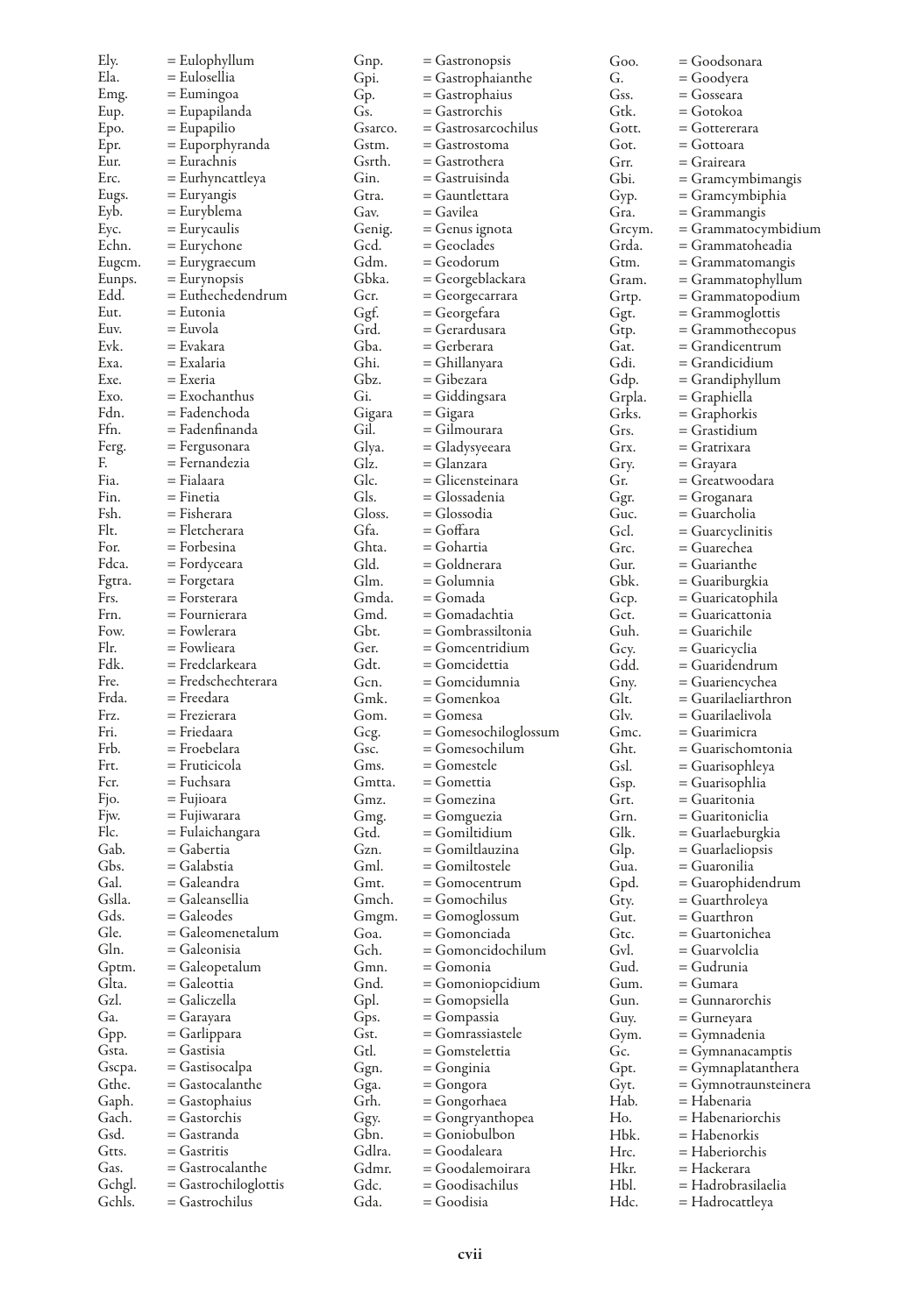| Hdg.<br>Hdl. | = Hadrodungsia<br>= Hadrolaelia | Hct.<br>Hol. | = Holcanthe        | Ict.<br>Incdm. | $=$ Ionocentrum     |
|--------------|---------------------------------|--------------|--------------------|----------------|---------------------|
|              |                                 |              | = Holcanthera      |                | = Ionocidium        |
| Ha.          | = Haemari-anoectochilus         | Hln.         | = Holcenda         | Iod.           | = Ionomesidium      |
| Hm.          | = Haemari-macodes               | Hctm.        | $=$ Holcocentrum   | Inps.          | = Ionopsis          |
| Hgra.        | = Hagerara                      | Hld.         | = Holcodirea       | lpt.           | = Ionparettichilum  |
| Hag.         | = Hagsatera                     | Hcf.         | = Holcofinetia     | Inm.           | = Ionumnia          |
| Hgv.         | = Hagsavola                     | Holc.        | = Holcoglossum     | Ip.            | = Ipsea             |
| Hgc.         | = Hagsechea                     | Hlg.         | = Holcograecum     | lps.           | $=$ Ipseglottis     |
| Hlo.         | = Halleorchis                   | Hop.         | = Holconopsis      | Ire.           | = Irenea            |
| Hmwsa.       | = Hamelwellsara                 | Hlp.         | $=$ Holcopsis      | Irv.           | = Irvingara         |
| Hmr.         | = Hamerara                      | Hr.          | = Holcorides       | Isa.           | = Isabelia          |
| Hmtn.        | = Hamiltonara                   | Hls.         | = Holcosia         | Isd.           | = Isadendrum        |
| Hmu.         | = Hamularia                     | Hla.         | = Holcosianda      | Is.            | = Isanitella        |
| Hby.         | = Hanburyara                    | Hoc.         | $=$ Holcostylis    | Isr.           | = Isaoara           |
| Han.         | = Hanesara                      | Hvs.         | = Holcovanstylis   | Iwan.          | = Iwanagaara        |
| Hnf.         | = Haniffara                     | Hfd.         | = Holfordara       | lana.          | = Iwanagara         |
| Hns.         | = Hansenara                     | Hog.         | = Hollingtonara    | Ixy.           | = Ixyophora         |
| Hal.         | = Haraella                      | Hlm.         | = Holmara          | Izma.          | = Izumiara          |
| Hnp.         |                                 | Holtt.       | = Holttumara       | Jkf.           | = Jackfowlieara     |
|              | = Haraenopsis                   |              |                    |                |                     |
| Hrdg.        | = Hardingia                     | Hon.         | = Honoluluara      | Jqn.           | = Jacquinara        |
| Hrs.         | = Harrisara                     | Hook.        | = Hookerara        | J.             | = Jacquinparis      |
| Hart.        | = Hartara                       | Hos.         | = Hoosierara       | Jmr.           | = Jamesonara        |
| Hvy.         | = Harveyara                     | Horm.        | = Hormidium        | Jan.           | = Janssensara       |
| Hasgw.       | = Hasegawaara                   | Hrn.         | = Hornara          | Jen.           | = Jeaneara          |
| Has.         | = Hasskarlara                   | Hhp.         | = Houhopea         | Jel.           | = Jellesmaara       |
| Hat.         | = Hatcherara                    | Hlt.         | = Houlletia        | Jwa.           | = Iewellara         |
| Hatt.        | = Hattoriara                    | Hul.         | = Houllinia        | mzra.          | = Jimenezara        |
| Haus.        | = Hausermannara                 | Hlra.        | = Houllora         | Jsr.           | = Iisooara          |
| Haw.         | = Hawaiiara                     | How.         | = Howardara        | Inna.          | = Joannara          |
| Hwkra.       | = Hawkesara                     | Hwra.        | = Howeara          | Jon.           | = Johnara           |
| Hknsa.       | = Hawkinsara                    | Hru.         | = Hrubyara         | Jkl.           | = Johnkellyara      |
| Hyt.         | = Hayata                        | Hsu.         | = Hsuara           | Jol.           |                     |
| Hay.         | = Hayataara                     |              |                    | Joh.           | = Johnlagerara      |
|              |                                 | Hng.         | = Huangara         |                | = Johnsonara        |
| Hyw.         | = Haywoodara                    | Hylra.       | = Hueylihara       | Jya.           | = Johnyeeara        |
| Hlc.         | = Helcia                        | Hgfda.       | = Hugofreedara     | Jly.           | = Jolyara           |
| Hdm.         | = Helenadamsara                 | Hmb.         | = Humboldtara      | Jmk.           | = Jomkhwanara       |
| Hpla.        | = Helpilia                      | Humm.        | = Hummelara        | Jks.           | = Jomkhwansaeleeara |
| Hmp.         | = Hemipiliopsis                 | Hu.          | = Huntara          | Jsc.           | = Jonesiopchis      |
| Hbtra.       | = Herbertara                    | Htg.         | = Huntingtonara    | Joe.           | = Jonesiopsis       |
| Н.           | = Herminium                     | Hnths.       | $=$ Huntleanthes   | Jnc.           | = Jonorchis         |
| Hro.         | = Hermoara                      | Hya.         | = Huntleya         | Jsp.           | = Josephara         |
| Hrm.         | = Hermorchis                    | Huz.         | $=$ Huntzellanthes | $\log$ .       | = Jostia            |
| Hrml.        | = Heromeulenia                  | Hzl.         | = Hunzella         | Jmth.          | $=$ Jumanthes       |
| Hrpo.        | = Heropaludorchis               | Hur.         | = Hurstara         | Jum.           | = Jumellea          |
| Hroc.        | = Herorchis                     | Hybo.        | $=$ Hybriorchis    | Jng.           | = Jungara           |
| Hrp.         | = Herorchiserapias              | Hyr.         | = Hydranthus       | Kgw.           | = Kagawaara         |
| Hrr.         | = Herreraara                    | Hyea.        | = Hyeara           | Kal.           | = Kalakauara        |
| Hers.        | = Herschelia                    | Hcm.         | = Hyedecromara     | К.             | = Kamemotoara       |
| Hrds.        | = Herscheliodisa                | Hyd.         | = Hygranda         | Kun.           | = Kanetsunaara      |
| Hrt.         | = Hertensteinara                | Hcd.         | = Hygrocenda       | Kza.           | = Kanzerara         |
| Hts.         | = Heterotaxis                   | Hy.          |                    | Kar.           | = Karorchis         |
| Htz.         | $=$ Heterozeuxine               |              | $=$ Hygrochilus    | Kat.           | = Katherinea        |
| Hex.         | = Hexadesmia                    | Hgd.         | = Hygrodirea       |                |                     |
|              |                                 | Hmn.         | = Hymeneria        | Kts.           | = Kautskyara        |
| Hxsa.        | = Hexisea                       | Hmc.         | = Hymenochilus     | Kwmta.         | = Kawamotoara       |
| Hyn.         | = Heynholdara                   | Icvl.        | = Iacovielloara    | Kaw.           | = Kawanishiara      |
| Hiat.        | = Hiattara                      | Ian.         | = Ianara           | Kefth.         | = Keferanthes       |
| Hgsh.        | = Higashiara                    | Ink.         | = Ianclarkara      | Kfl.           | = Keferella         |
| Hig.         | = Higginsara                    | Ibi.         | = Ibidium          | Kfy.           | = Keferhyncha       |
| Hdra.        | = Hildaara                      | Icj.         | = Ichijoara        | Kfz.           | = Kefericzella      |
| Him.         | = Himantoglossum                | Ich.         | = lchthyostomum    | Krl.           | = Keferollea        |
| Hmra.        | = Himoriara                     | Ida          | = Ida              | Kefst.         | = Kefersteinia      |
| Hry.         | = Hirayamaara                   | Ilo.         | = Ilonara          | Kfr.           | = Keforia           |
| His.         | = Hispaniella                   | Ing.         | = Ingramara        | Kft.           | = Keftorella        |
| Hhn.         | = Hoehneara                     | Ino.         | = Inobulbon        | Ke.            | = Kegeliella        |
| Hfc.         | = Hoffmanncattleya              | In.          | $=$ Inti           | Kgp.           | = Kegeopea          |
| Hfy.         | = Hoffmanncyclia                | Ι.           | $=$ Ioncidium      | Kei.           | = Keishunara        |
| Hof.         | = Hoffmannseggella              | Intta.       | = Ionettia         | Kht.           | = Keishunhattoriara |
| Hfm.         | = Hofmannara                    | Ims.         | = lonmesa          | Knb.           | = Kennethbealeara   |
| Hf.          | = Hofmeisterella                |              |                    | Ker.           | = Kerchoveara       |
|              |                                 | lmt.         | = Ionmesettia      |                |                     |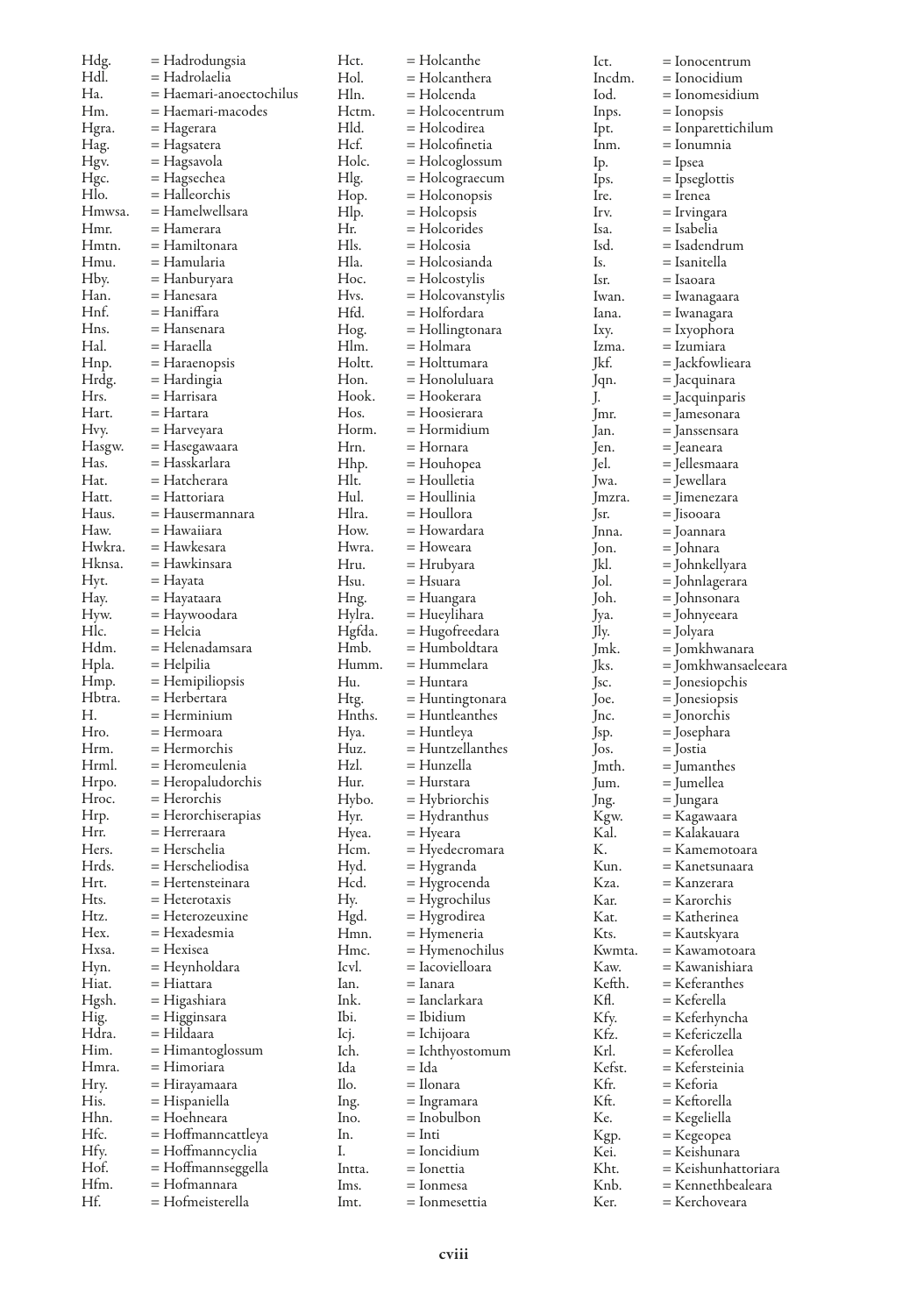| Key.         | = Keyesara                        | Lnya.          | = Leaneyara                    | Lrt.         | $=$ Loritis              |
|--------------|-----------------------------------|----------------|--------------------------------|--------------|--------------------------|
| Khm.         | = Khiamara                        | Leb.           | = Lebaudyara                   | Lor.         | $=$ Loroglorchis         |
| Ktn.         | = Kiattanara                      | Led.           | = Ledienara                    | Lou.         | = Louiscappeara          |
| Kim.         | = Kimballara                      | Leeara         | = Leeara                       | Lov.         | = Lovelessara            |
| Ki.          | = Kingidium                       | Leh.           | = Leechara                     | Low.         | = Lowara                 |
| King.        | = Kingiella                       | Lee.           | = Leemannara                   | Lwc.         | = Lowiorchis             |
| Kgs.         | = Kingistylis                     | Lei.           | = Leioanthum                   | Lwnra.       | = Lowsonara              |
| Kin.         | = Kionophyton                     | Lemra.         | = Lemaireara                   | Lwt.         | = Lowsutongara           |
| Kpa.         | = Kippenara                       | Lem.           | = Lemboglossum                 | Lscta.       | = Luascotia              |
| Kir.         | = Kirchara                        | Llm.           | = Leochilumnia                 | Luc.         | = Lucasara               |
| Kit.         | = Kitigorchis                     | Lchs.          | $=$ Leochilus                  | Lus.         | = Ludisia                |
| Klma.        | = Klehmara                        | Lcdm.          | = Leocidium                    | Ldw.         | = Ludlowara              |
| Klg.         | = Klugara                         | Lemsa.         | = Leocidmesa                   | Lud.         | = Ludochilus             |
| Knp.         | = Knappara                        | Lcdpa.         | = Leocidpasia                  | Lnpt.        | = Luianopsanthe          |
| Knw.         | = Knowlesara                      | Lod.           | = Leocidumnia                  | Lctm.        | = Luicentrum             |
| Knd.         | = Knudsenara                      | Lgn.           | = Leogolumnia                  | Luic.        | = Luichilus              |
| Knud.        | = Knudsonara                      | Lko.           | = Leokoa                       | Lnd.         | = Luilionanda            |
| Kdm.         | = Kodamaara                       | Lsz.           | = Leomesezia                   | Lnta.        | = Luinetia               |
| Kmv.         | = Komarovara                      | Len.           | = Leonara                      | Lpd.         | = Luinopsanda            |
| Kom.         | = Komkrisara                      | Lep.           | $=$ Lepanopsis                 | Lnps.        | = Luinopsis              |
| Kro.         | = Kraenlinorchis                  | Lths.          | $=$ Lepanthes                  | Lid.         | = Luiphalandopsis        |
| Kr.          | = Kraenzlinara                    | Lpths.         | $=$ Lepanthopsis               | Lu.          | $=$ Luisaerides          |
| Kz.          | = Kraenzlinella                   | Lptdm.         | = Leptodendrum                 | Lsnd.        | = Luisanda               |
| Krsa.        | = Kraussara                       | Lgt.           | $=$ Leptoguarianthe            | Lut.         | = Luisanthera            |
| Kgra.        | = Kriegerara                      | Lptka.         | = Leptokeria                   | Lda.         | = Luisedda               |
| Kn.          | = Kuhnara                         | Lptl.          | = Leptolaelia                  | Luiser.      | = Luiserides             |
| Kno.         | = Kunoara                         | Lpt.           | $=$ Leptotes                   | Lsa.         | = Luisia                 |
| Knt.         | = Kunthara                        | Lptv.          | = Leptovola                    | Lups.        | $=$ Luisiopsis           |
| Lcl.         | = Lachelinara                     | Lesl.          | = Leslieara                    | Lst.         | $=$ Luistylis            |
| Lah.         | = Laechilis                       | Lhr.           | = Lesliehertensteinara         | Lvta.        | = Luivanetia             |
| Lga.         | $=$ Laegoa                        | Lsu.           | = Lesueurara                   | Luth.        | = Lutherara              |
| Lctt.        | = Laelcattleya                    | Lth.           | = Letochilum                   | Lbs.         | = Lycabstia              |
| L.           | = Laelia                          | Lce.           | $=$ Leucohyle                  | LfI.         | = Lycafrenuloa           |
| Lbc.         | = Laelia-Brasso-Cattleya          | Le.            | = Leucorchis                   | Lmc.         | = Lycamerlycaste         |
| Lnt.         | = Laelianthe                      | Lev.           | $=$ Levyara                    | Lns.         | = Lycanisia              |
| Lvl.         | = Laeliavola                      | Lwsra.         | = Lewisara                     | Lyc.         | $=$ Lycaste              |
| Lch.         | = Laelichilis                     | Liaps.         | $=$ Liaopsis                   | Ly.          | = Lycastenaria           |
| Ldt.         | = Laelidendranthe                 | Licht.         | = Lichtara                     | Lct.         | = Lycastiella            |
| Lcn.         | = Laeliocatanthe                  | Lich.          | = Lichterveldia                | Lzl.         | = Lycazella              |
| Lcr.         | = Laeliocatarthron                | Lieb.          | = Liebmanara                   | Lcd.         | = Lycida                 |
| Lctna.       | = Laeliocatonia                   | Lim.           | = Limara                       | Lyb.         | = Lycobyana              |
| Lcka.        | = Laeliocattkeria                 | Lima.          | $=$ Limatopreptanthe           | Lymra.       | = Lymanara               |
| Lc.          | = Laeliocattleya                  | Lnr.           | = Linara                       | Lyon.        | = Lyonara                |
| Ldrn.        | = Laeliodendron                   | Lblm.          | = Lindblomia                   | Lci.         | = Lyonarci               |
| La.          | = Laeliodendrum                   | Lin.           | = Lindleyara                   | Lrd.         | = Lyridium               |
| Lkra.        | = Laeliokeria                     | Lya.           | = Lindleyella                  | Lys.         | = Lysudamuloa            |
| Lpya.        | = Laeliopleya                     | Lgl.           | = Linguella                    | Mcb.         | = Macbrideara            |
| Lps.         | = Laeliopsis                      | Linn.          | = Linneara                     | Mcq.         | = Maccorquodaleara       |
| Lv.          | = Laeliovola                      | Lpna.          | = Lioponia                     | Mcyra.       | = Maccoyara              |
| Lrn.         | = Laelirhynchos                   | Lis.           | = Listera                      | Mcc.         | = Maccraithara           |
| Lna.         | = Laelonia                        | Lob.           | = Lobbara                      | Mrt.         | = Maccraithea            |
| Lpn.         | = Laenopsonia                     | Lkcdm.         | = Lockcidium                   | Mly.         | = Maccullyara            |
| Laeo.        | $=$ Laeopis                       | Lkda.          | = Lockcidmesa                  | Mcdl.        | = Macdanielara           |
| Lae.         | $=$ Laeopsis                      | Lhta.          | = Lockhartia                   | Maka.        | = Macekara               |
| Lca.         | = Laerianchea                     | Lck.           | = Lockia                       | Melna.       | = Maclellanara           |
| Ltt.         | = Laetonanthe                     | Lkctta.        | = Lockochilettia               | Mclmra.      | = Maclemoreara           |
| Lgra.        | $=$ Lagerara                      | Lkchs.         | = Lockochilus                  | Mmk.         | = Macmeekinara           |
| Lpca.        | = Laipenchihara                   | Lkg.           | = Lockoglossum                 | Mac.         | = Macodes                |
| Lair.        | = Lairesseara                     | Lkgch.         | = Lockogochilus                | Mcd.         | = Macodisia              |
| Lmb.         | = Lambara                         | Lckp.          | = Lockopilia                   | Mdy.         | = Macodyera              |
| Lam.         | = Lambeauara                      | Lkstx.         | = Lockostalix                  | Mcdn.        | = Macradenia             |
| Lbka.        | = Lancebirkara                    | Lkm.           | = Lockumnia                    | Mcdsa.       | = Macradesa              |
| Lauara       | = Lauara                          | Lts.<br>Ltl.   | $=$ Loefgrenianthus            | М.           | = Macrangraecum          |
| Lav.         | = Lavrihara<br>= Law-Schofieldara |                | = Lomantrisuloara              | Mstn.        | = Macrastonia            |
| Lws.<br>Lwr. | $=$ Lawara                        | Lon.           | = Londesboroughara             | Mpt.         | $=$ Macropodanthus       |
| Law.         | = Lawlessara                      | Lgh.           | = Longhueiara                  | Mur.<br>Mdo. | = Macrura<br>= Maderoara |
| Lwn.         | = Lawrenceara                     | Lop.           | = Lophiaris                    |              | = Maechtleara            |
| Lay.         | = Laycockara                      | Loph.<br>Lora. | $=$ Lophoglottis<br>= Lorenara | Mta.<br>Mae. | = Maelenia               |
|              |                                   |                |                                |              |                          |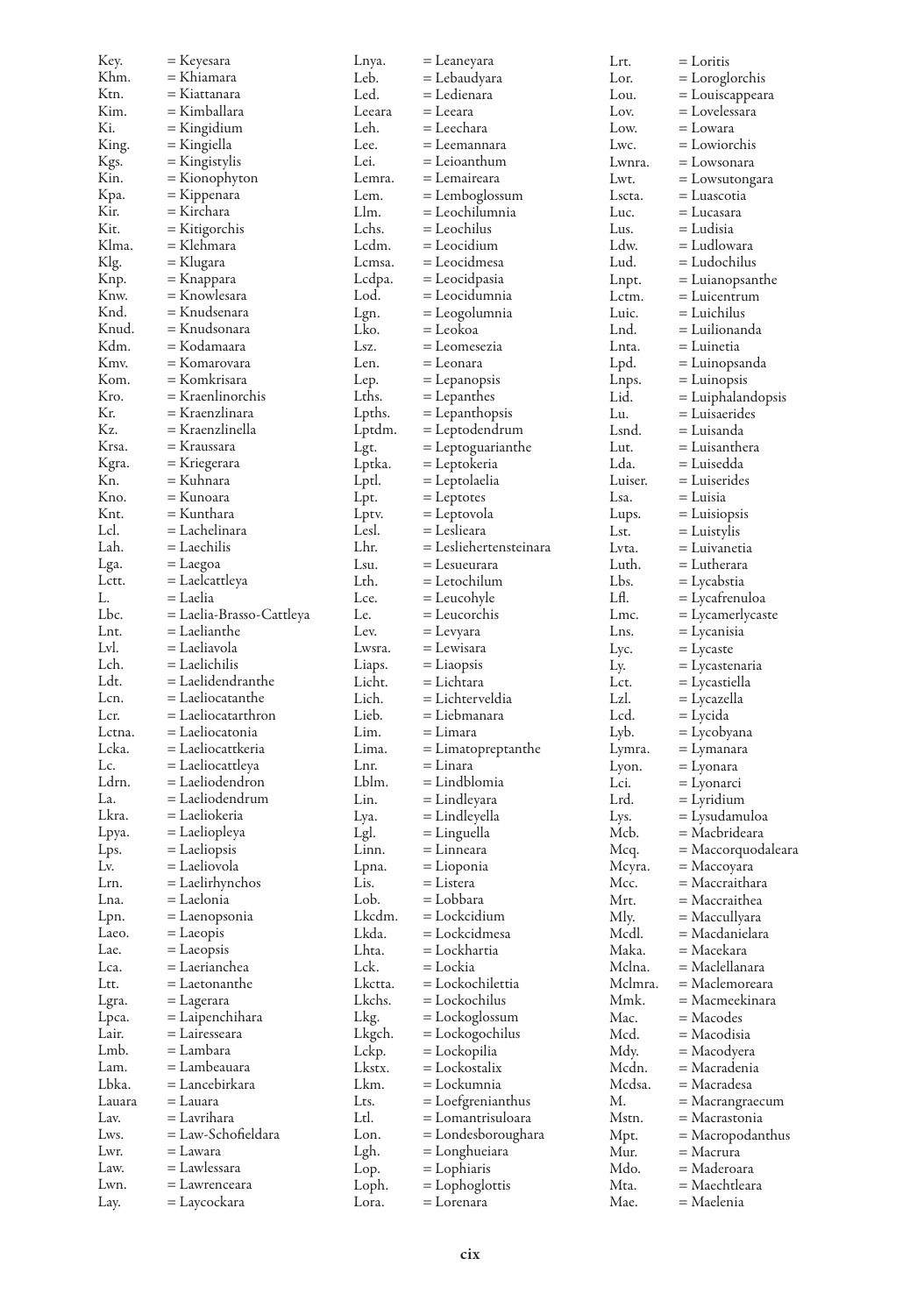| Mai.           | = Mailamaiara                     | Moz.            | = Milonzina                    | Naug.            | = Naugleara                  |
|----------------|-----------------------------------|-----------------|--------------------------------|------------------|------------------------------|
| Mcba.          | = Malcolmcampbellara              | Mpsa.           | = Milpasia                     | Neb.             | = Nebrownara                 |
| Mtn.           | = Mantinara                       | Mpla.           | $=$ Milpilia                   | Npg.             | = Neippergia                 |
| Mpn.           | = Mapinguari                      | Mtad.           | = Miltada                      | Nrst.            | = Neoaeristylis              |
| Map.           | = Mapingucaste                    | Mtadm.          | = Miltadium                    | Nbth.            | = Neobathiea                 |
| Mph.           | = Marcchristopherstormara         | Mtta.           | = Miltarettia                  | Nbps.            | = Neobatopus                 |
| Mrm.           | = Marimerara                      | Mtssa.          | = Miltassia                    | Nbsa.            | = Neobolusia                 |
| Mrn.           | = Maronara                        | Mtst.           | = Miltistonia                  | Nca.             | = Neochristieara             |
| Mrr.           | = Marriottara                     | Mld.            | $=$ Miltochilidium             | Neo.             | = Neodebruyneara             |
| Msh.           | = Marshara                        | Mtc.            | = Miltochilum                  | Nex.             | = Neodevereuxara             |
| Mtr.           | = Martiusara                      | Mtd.            | = Miltodontrum                 | Ndn.             | = Neofadanda                 |
| Mrv.           | = Marvingerberara                 | Mgc.            | $=$ Miltogomechilum            | Nfd.             | = Neofadenia                 |
| Mry.           | = Marycrawleystormara             | Mnt.            | $=$ Miltoncentrum              | Neof.            | = Neofinetia                 |
| Masd.          | = Masdevallia                     | Mcid.           | = Miltoncidium                 | Ngda.            | = Neogardneria               |
| Msna.          | = Masonara                        | Mos.            | $=$ Miltoncidostele            | Neogm.           | = Neoglossum                 |
| Mrp.           | = Masrepia                        | Mz.             | = Miltonguezia                 | Ngrcm.           | = Neograecum                 |
| Msg.           | = Massangeara                     | Milt.           | = Miltonia                     | Neoj.            | = Neojoannara                |
| Mg.            | = Mastigion                       | Mil.            | $=$ Miltonicidium              | Ng.              | = Neokagawara                |
| Mtw.           | = Mathewsara                      | Mtdm.           | = Miltonidium                  | Neom.            | = Neomoirara                 |
| Msda.          | = Matsudaara                      | Mtda.           | = Miltonioda                   | Nk.              | = Neomokara                  |
| Mau.           | = Maumeneara                      | Mps.            | $=$ Miltoniopsis               | Npp.             | = Neopabstopetalum           |
| Mnda.          | = Maunderara                      | Mp.             | = Miltonpasia                  | Nb.              | = Neorobinara                |
| Mrc.           | = Mauriceara                      | Mpa.            | = Miltonpilia                  | Ndd.             | = Neosedanda                 |
| Mxd.           | = Maxidium                        | Msl.            | = Miltostelada                 | Nsd.             | = Neosedirea                 |
| Mxcst.         | = Maxillacaste                    | Mrd.            | $=$ Mirandorchis               | Neost.           | = Neostylis                  |
| Max.           | = Maxillaria                      | Mzu.            | = Mizunoara                    | Nsls.            | = Neostylopsis               |
| Mxl.           | = Maxillariella                   | Miz.            | = Mizutara                     | Ntn.             | = Neotainiopsis              |
| Mxy.           | = Maxillyca                       | Moe.            | = Moensara                     | Ntc.             | = Neotinacamptis             |
| Mxlb.          | = Maxilobium                      | Mhw.            | = Moihwaara                    | Ntz.             | = Neotinarhiza               |
| Mxp.           | = Maxthompsonara                  | Moir.           | $=$ Moirara                    | Nt.              | = Neotinea                   |
| May.           | = Mayara                          | Mkra.           | = Mokara                       | Neot.            | = Neottia                    |
| Mymra.<br>Mea. | = Maymoirara<br>= Meadara         | Mnkr.           | = Monkara                      | Nyf.             | = Neoyusofara                |
| Msu.           | = Measuresara                     | Mkhsa.<br>Monn. | = Monkhouseara<br>= Monnierara | Nzg.             | = Neozygisia                 |
| Med.           | = Mediocalcar                     | Mnra.           | = Moonara                      | Ngara<br>Nls.    | = Ngara<br>= Nicholasara     |
| Mchr.          | = Meechaiara                      | Mora.           | = Mooreara                     | Ncl.             | = Nicholsonara               |
| Mrclm.         | = Meiracyllium                    | Moi.            | = Morieara                     | Nkz.             | = Nickcannazzaroara          |
| Mei.           | = Meirmosesara                    | Mrml.           | = Mormariella                  | Ndc.             | = Nideclia                   |
| Mel.           | = Meloara                         | Mor.            | = Mormleria                    | Nid.             | = Nidema                     |
| Mdl.           | = Mendelara                       | Morm.           | $=$ Mormodes                   | Npn.             | = Nipponorchis               |
| Mdcla.         | = Mendoncella                     | Mo.             | = Mormodia                     | Nlra.            | = Nobleara                   |
| Mzr.           | = Menziesara                      | Mlca.           | = Mormolyca                    | Nct.             | = Nochocentrum               |
| Mdla.          | = Mesadenella                     | Mml.            | = Mormosellia                  | Nog.             | = Nogomesa                   |
| Meh.           | = Meshaara                        | Mrsa.           | = Morrisonara                  | Ndp.             | = Nohacidiopsis              |
| Mes.           | = Mesoglossum                     | Mscra.          | = Moscosoara                   | Nhc.             | = Nohacidium                 |
| Meo.           | = Mesospinidium                   | Mtf.            | = Mountfordara                 | Ngk.             | = Nohagomenkoa               |
| Met.           | = Metdepenningenara               | Mrth.           | $=$ Mycaranthes                | Nhl.             | = Nohalumnia                 |
| Mvt.           | = Michelvacherotara               | Mym.            | = Mylamara                     | Nmo.             | = Nohamiltocidium            |
| Mchza.         | = Micholitzara                    | My.             | $=$ Myoxanthus                 | Nmt.             | = Nohamiltonia               |
| Mit.           | = Microcattleya                   | Mxt.            | = Myoxastrepia                 | Nhp.             | = Nohamiltoniopsis           |
| Mcr.           | = Microchilus                     | Mcn.            | = Myrmecanthe                  | Nsm.             | = Nohastelomesa              |
| Mpd.           | $=$ Microepidendrum               | Mcv.            | = Myrmecatavola                | Nwk.             | = Nohawenkoa                 |
| Mcl.           | = Microlaelia                     | Mycl.           | = Myrmecatlaelia               | Ntr.             | = Nohawilentrum              |
| Micr.          | = Micropera                       | Myv.            | = Myrmecavola                  | Nhw.             | = Nohawilliamsia             |
| Mst.           | = Microstylis                     | Myh.            | = Myrmechea                    | Nzc.             | = Nohazelencidium            |
| Mty.           | = Microthelys                     | Myc.            | = Myrmecocattleya              | Non.             | = Nonaara                    |
| Msr.           | = Milassentrum                    | Mco.            | $=$ Myrmecochile               | Nhmta.           | = Nornahamamotoara           |
| Mlc.           | = Milcentrum                      | Myl.            | = Myrmecolaelia                | Nrna.            | = Northenara                 |
| Mis.           | = Milcidossum                     | Mcp.            | = Myrmecophila                 | Nwda.            | = Norwoodara                 |
| Mkd.           | = Milenkocidium                   | Myp.            | $=$ Myrmeopsis                 | No.              | = Nothodoritis               |
| Mla.           | = Millerara                       | Mys.            | = Myrmesophleya                | Ntd.             | = Notolidium                 |
| Msp.           | = Millspaughara<br>= Milmilcidium | Myt.            | $=$ Myrmetonia                 | Ntlta.           | = Notylettia                 |
| Mmc.<br>Mmo.   | = Milmiloda                       | Mycdm.<br>Mro.  | $=$ Mystacidium                | Ntl.             | = Notylia                    |
| Mmg.           | = Milmiloglossum                  | Ngl.            | = Mystorchis<br>= Nageliella   | Ntldm.<br>Ntlps. | = Notylidium<br>= Notylopsis |
| Mmp.           | = Milmilpasia                     | Nkgwa.          | = Nakagawaara                  | Nuc.             | = Nuccioara                  |
| Mmr.           | = Milmilrassia                    | Nak.            | = Nakamotoara                  | Oks.             | = Oakesara                   |
| Mmt.           | = Milmiltonia                     | Nkm.            | = Nakamuraara                  | Obr.             | = Obrienara                  |
| Mlr.           | = Miloara                         | Nash.           | = Nashara                      | Oddy.            | = Oddyara                    |
|                |                                   |                 |                                |                  |                              |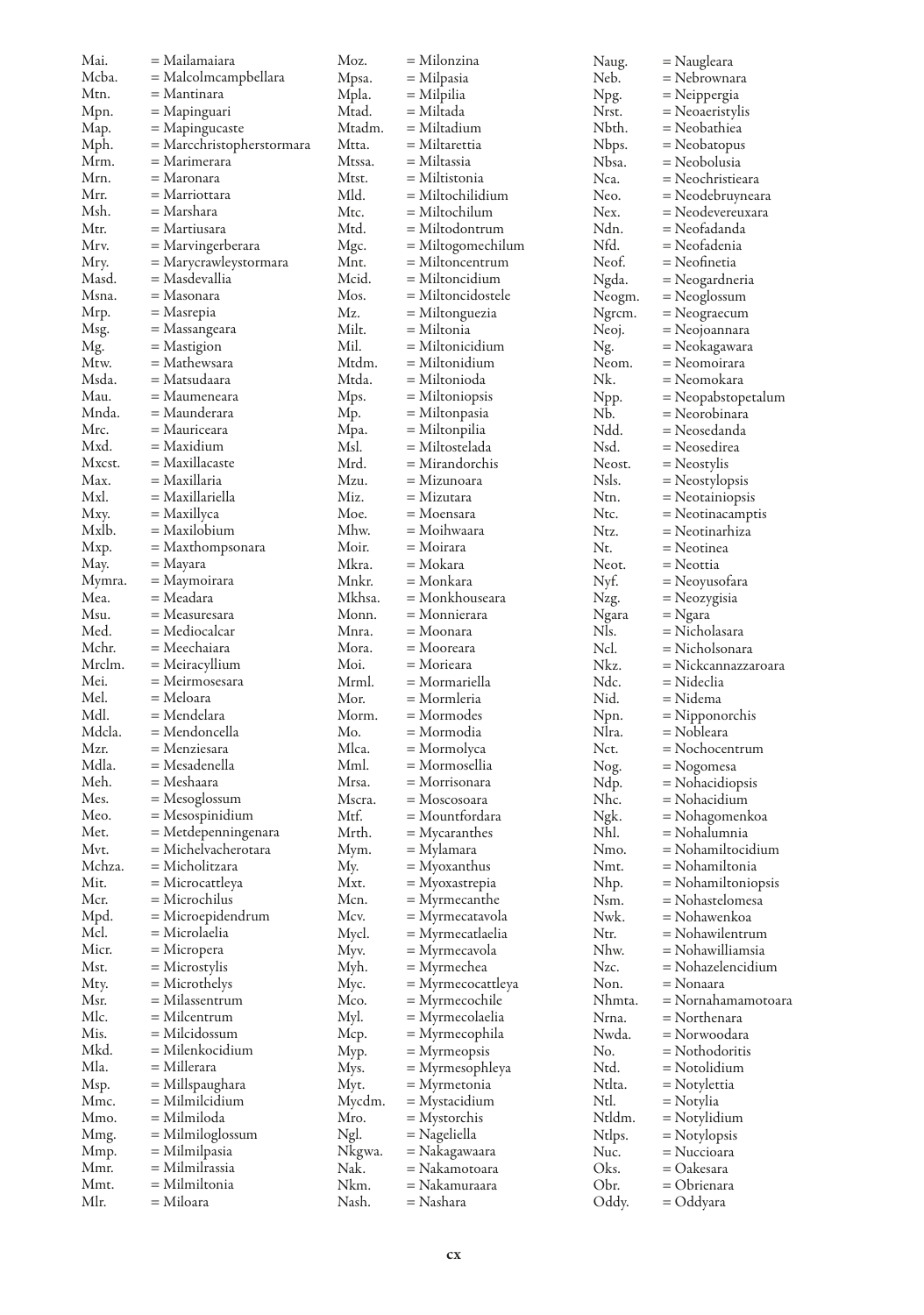| Ode.     | = Oderara           | Opst.  | $=$ Opsistylis         |
|----------|---------------------|--------|------------------------|
| Ocp.     | = Odonchlopsis      | Orc.   | = Orchidactyla         |
| Oda.     | = Odontioda         | Oy.    | = Orchidactylorhiza    |
|          |                     |        |                        |
| O.       | = Odontiodonia      | Ogy.   | = Orchigymnadenia      |
| Otp.     | = Odontiopsis       | Org.   | = Orchimantoglossum    |
| Odbrs.   | = Odontobrassia     | Ohn.   | = Orchinea             |
| Otc.     | = Odontocentrum     | Orcys. | = Orchiophrys          |
| Odt.     | = Odontochilus      | Opa.   | = Orchiplatanthera     |
| Odcdm.   |                     |        | = Orchis               |
|          | = Odontocidium      | Orchis |                        |
| Odm.     | = Odontoglossum     | Orsps. | = Orchiserapias        |
| Otk.     | = Odontokoa         | Ore.   | $=$ Oreorchis          |
| Odtna.   | = Odontonia         | Orcp.  | = Ornithocephalus      |
| Odpla.   | = Odontopilia       | Ornem. | = Ornithocidium        |
| Odrta.   | = Odontorettia      | Orpha. | = Ornithophora         |
|          |                     |        |                        |
| Ots.     | = Odontostele       | Orp.   | = Orpetara             |
| Otl.     | = Odontozelencidium | Osmt.  | = Osmentara            |
| Od.      | $=$ Odopetalum      | Ogm.   | $=$ Osmoglossum        |
| Ody.     | $=$ Odyncidium      | Otr.   | = Otaara               |
| Oecl.    | $=$ Oeceoclades     | Obn.   | = Otobrastonia         |
| Oeo.     | = Oeonia            | Otcd.  | = Otocidium            |
|          |                     |        |                        |
| Oenla.   | = Oeoniella         | Otex.  | $=$ Otocolax           |
| Oec.     | = Oeorchis          | Oth.   | = Otoglochilum         |
| Oe.      | = Oerstedella       | Oto.   | $=$ Otoglossum         |
| Ork.     | = Oerstedkeria      | Otht.  | = Otohartia            |
| Osl.     | = Oerstelaelia      | Otnsa. | = Otonisia             |
| Oer.     | = Oertonia          | Ot.    |                        |
|          |                     |        | = Otopabstia           |
| Ost.     | = Oestlundia        | Ohd.   | = Otorhynchocidium     |
| Okr.     | = Okaara            | Otspm. | = Otosepalum           |
| Olg.     | $=$ Olgasis         | Oot.   | = Otostele             |
| Ogt.     | = Oligochaetochilus | Otst.  | = Otostylis            |
| Ora.     | = Oncandra          | Ota.   | = Ottoara              |
| Ont.     | = Oncidaretia       | Owsr.  | = Owensara             |
|          |                     |        |                        |
| Ott.     | = Oncidarettia      | Oxy.   | = Oxyglossellum        |
| Osa.     | = Oncidasia         | Oys.   | = Oxysepala            |
| Oncna.   | = Oncidenia         | Pbn.   | = Pabanisia            |
| Oncsa.   | = Oncidesa          | Pabs.  | = Pabstara             |
| Onctta.  | = Oncidettia        | Pab.   | = Pabstia              |
| Oncg.    | = Oncidguezia       | Pss.   | = Pabstosepalum        |
|          |                     |        |                        |
| Onclla.  | = Oncidiella        | Pga.   | = Pageara              |
| Oncda.   | = Oncidioda         | Pal.   | = Palermoara           |
| Onc.     | = Oncidium          | Plmra. | = Palmerara            |
| Odd.     | = Oncidodontopsis   | Pldm.  | = Paludomeulenia       |
| Oig.     | = Oncidoglossum     | Pdo.   | = Paludorchis          |
| Onp.     | = Oncidophora       | Pldp.  | = Paludorchiserapias   |
|          |                     |        | = Palumbina            |
| Odp.     | = Oncidopsiella     | Pua.   |                        |
| Oip.     | $=$ Oncidopsis      | Pana.  | = Panarica             |
| Oncpa.   | = Oncidpilia        | Pzka.  | = Panczakara           |
| Onz.     | = Oncidquezia       | Pntp.  | = Pantapaara           |
| Ocd.     | = Oncidumnia        | Pna.   | = Paphinia             |
| Oncigom. | = Oncigomada        | Phnp.  | = Paphinopea           |
| Otd.     | $=$ Oncitonioides   |        |                        |
|          |                     | Paph.  | = Paphiopedilum        |
| Ons.     | = Oncostele         | Pa.    | = Papilachnis          |
| Osp.     | = Oncostelopsis     | Peps.  | = Papilaenopsis        |
| Onra.    | = Onoara            | Psts.  | = Papilaenostylis      |
| Odk.     | = Onrodenkoa        | Pap.   | = Papilandachnis       |
| Otz.     | = Ontolezia         | Pl.    | = Papilanthera         |
|          |                     | Pc.    |                        |
| Ogs.     | = Ontolglossum      |        | = Papiliocentrum       |
| Olt.     | = Onzelcentrum      | Pd.    | = Papiliodes           |
| Ozt.     | = Onzelettia        | Pda.   | = Papilionanda         |
| Ozl.     | = Onzeloda          | Ple.   | = Papilionanthe        |
| Ozn.     | = Onzelumnia        | Pt.    | = Papilionetia         |
| Opt.     | = Ophramptis        | Pp.    | = Papiliopsis          |
|          |                     | Pio.   |                        |
| Oph.     | = Ophrys            |        | = Papiliosarcanthopsis |
| Opisan.  | = Opisanda          | Plv.   | = Papiliovanvanda      |
| Opo.     | = Opoixara          | Papi.  | = Papilisia            |
| Ops.     | = Opsilaelia        | Pbm.   | = Papillilabium        |
| Opsis.   | = Opsisanda         | Pic.   | = Papillochilus        |
| Op.      | = Opsisanthe        | Ptn.   | = Papitonia            |
|          |                     |        |                        |
| Opsct.   | = Opsiscattleya     | Pops.  | = Papopsis             |

| Plp.           | = Papulipetalum                   |
|----------------|-----------------------------------|
| Part.          | = Paracentrum                     |
| Prcls.         | = Parachilus                      |
| Par.           | = Parachnis                       |
| Pds.           | = Paradisanisia                   |
| Pdsnth.        | = Paradisanthus                   |
| Pis.           | = Paradistia                      |
| Prf.           | = Parafinetia                     |
| Pgnt.          | = Paragnathis                     |
| Phcg.          | = Paraholcoglossum                |
| Pph.           | = Paralophia                      |
| Py.            | = Paramayara                      |
| Pas.           | = Parandachnis                    |
| Pdt.           | = Parandanthe                     |
| Pn.            | = Paranthe                        |
| Prt.           | = Paranthera                      |
| Ptt.           | = Paraottis                       |
| Ppl.           | = Parapapilio                     |
| Pphc.<br>Pdn.  | = Paraphachilus<br>= Paraphadenia |
| Pps.           | = Paraphalaenopsis                |
| Pplt.          | = Paraphalanthe                   |
| Prec.          | $=$ Paraphalraecum                |
| Pts.           | $=$ Parapteroceras                |
| Ppt.           | = Paraptosiella                   |
| Pcs.           | = Pararachnis                     |
| Prn.           | = Pararenanthera                  |
| Prd.           | = Pararides                       |
| Psarco.        | = Parasarcochilus                 |
| Pst.           | = Parastylis                      |
| Pv.            | = Paravanda                       |
| Prv.           | $=$ Paravandaenopsis              |
| Paravand.      | = Paravandanthe                   |
| Pav.           | = Paravandanthera                 |
| Pvp.           | = Paravandopsis                   |
| Pvd.           | = Paravandrum                     |
| Pia.           | = Parisia                         |
| Pka.<br>Parn.  | = Parkerara                       |
|                |                                   |
|                | = Parnataara                      |
| Pta.           | = Pattonia                        |
| Pat.           | = Pattoniheadia                   |
| Pdr.           | $=$ Paulandmarystormara           |
| Plra.          | = Paulara                         |
| Plsra.<br>Put. | = Paulsenara<br>= Paulstormara    |
| Pvn.           | = Pavonara                        |
| Pay.           |                                   |
| Pasr.          | $=$ Paynterara<br>= Peaseara      |
| Pe.            | = Pectabenaria                    |
| Pee.           | $=$ Peetersara                    |
| Peh.           | = Pehara                          |
| Plctm.         | = Pelacentrum                     |
| Pelcs.         | = Pelachilus                      |
| Pelst.         | = Pelastylis                      |
| Pelt.          | = Pelatanda                       |
| Pthia.         | = Pelatantheria                   |
| Petp.          | = Pelathanopsis                   |
| Pltrs.         | = Pelatoritis                     |
| Pel.           | = Pelexia                         |
| Pdlt.<br>Pnl.  | = Pendletonara<br>= Pennellara    |
|                | = Pentisea                        |
| Pent.<br>Ppa.  | = Pepeara                         |
| Perths.        | = Peristeranthus                  |
| Prschs.        | = Peristerchilus                  |
| Per.           | = Peristeria                      |
| Prra.          | $=$ Perreiraara                   |
| Perr.<br>Peb.  | = Perrierara<br>= Pescabstia      |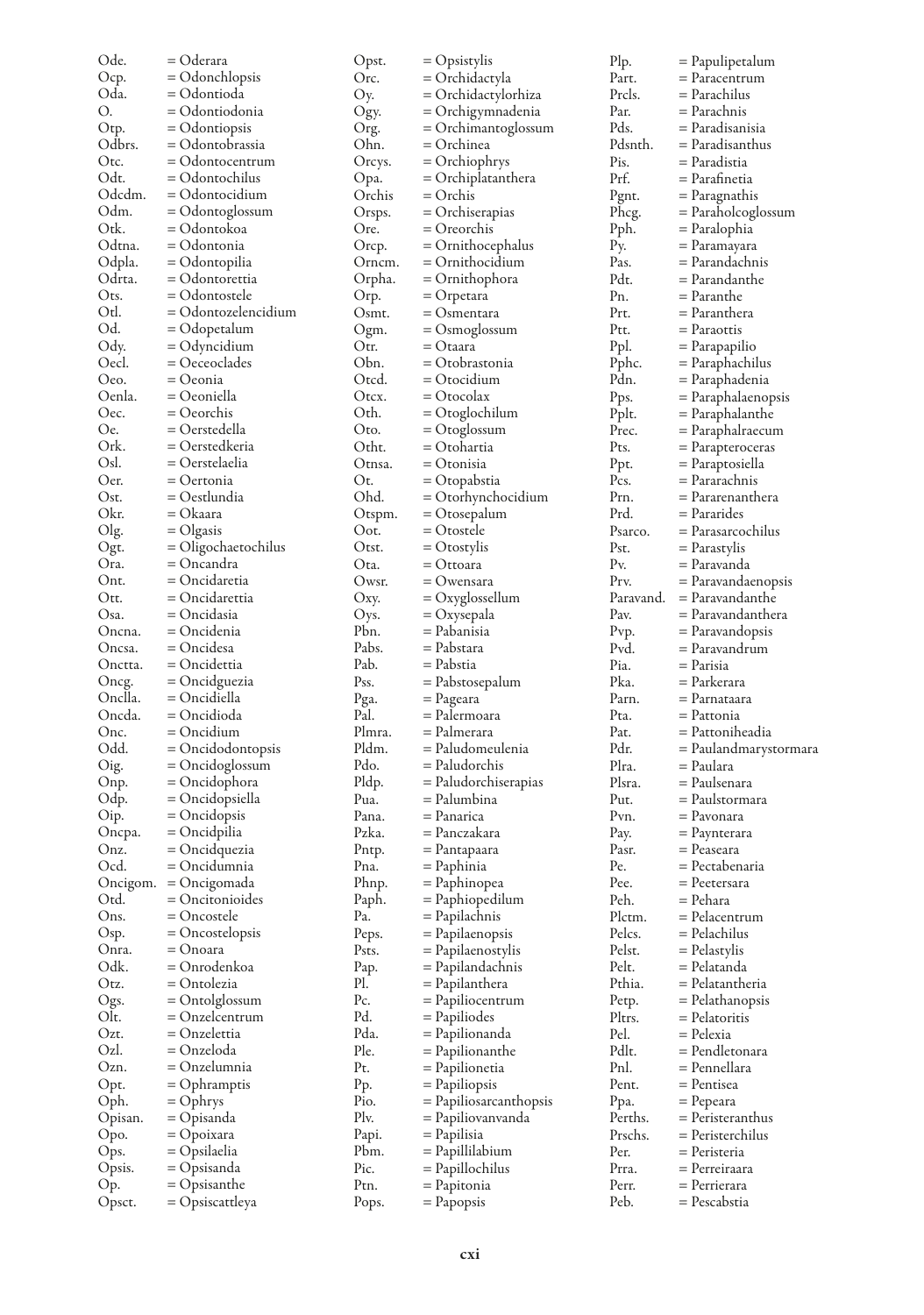| Pcy.           | = Pescantleya           | Pom.     | = Pomanda                 | Prc.    | = Prosyclia          |
|----------------|-------------------------|----------|---------------------------|---------|----------------------|
| Pyha.          | = Pescarhyncha          | Pmtsa.   | = Pomatisia               | Ps.     | = Pseudadenia        |
| Psbol.         | = Pescatobollea         | Pmcpa.   | = Pomatocalpa             | Psd.    | = Pseudanthera       |
| Pestea.        | $=$ Pescatorea          | Pmtls.   | = Pomatochilus            | Pde.    | = Pseudencyclia      |
| Pes.           | = Pescatoria            | Pnr.     | = Ponerorchis             | Pdm.    | = Pseudinium         |
| Pcp.           | $=$ Pescatoscaphe       | Ptg.     | = Ponerostigma            | Pcg.    | = Pseudocoeloglossum |
| Psw.           | = Pescawarrea           | Pnt.     | = Ponterara               | Pdh.    | = Pseudohemipilia    |
| Pesc.          | = Pescenia              | Ptva.    | = Ponthieva               | Pdla.   | = Pseudolaelia       |
| Psnth.         | = Pescoranthes          | Polra.   | = Pooleara                | Pse.    | = Pseudorchis        |
| Pmr.           | = Pesmanara             | Por.     | $=$ Porphyrachnis         | Psz.    | = Pseudorhiza        |
| Pth.           | = Peterhuntara          | Pra.     | = Porphyranda             | Psil.   | = Psilanthemum       |
| Ptr.           | = Petrorchis            | Prs.     | = Porphyrandachnis        | Pbc.    |                      |
| Pett.          | = Pettitara             | Prtr.    |                           |         | = Psybrassocattleya  |
| Ph.            | = Phabletia             | Po.      | = Porphyranthera          | Pbg.    | = Psyburgkia         |
| Phcal.         |                         |          | = Porphyrodesme           | Pyrt.   | = Psycarthron        |
|                | = Phaiocalanthe         | Pgt.     | $=$ Porphyroglottis       | Psct.   | = Psycattleytonia    |
| Phcym.         | = Phaiocymbidium        | Porglot. | = Porphyroglottis invalid | Pyv.    | = Psycavola          |
| Phai.          | = Phaiolimatopreptanthe | Poh.     | = Porphyrorhynchos        | Phh.    | = Psychanthe         |
| Ppp.           | = Phaiopreptanthe       | Porp.    | = Porphyrostachys         | Phs.    | = Psychassia         |
| Phaius         | = Phaius                | Pcu.     | = Porracula               | Pye.    | = Psychelia          |
| Plgs.          | = Phalaeglossum         | Prgm.    | = Porroglossum            | Psyh.   | = Psychia            |
| Pht.           | = Phalaenetia           | Pvla.    | = Porrovallia             | Psy.    | = Psychilis          |
| Phd.           | = Phalaenidium          | Prta.    | = Porterara               | Pyn.    | = Psychlumnia        |
| Php.           | = Phalaenopapilio       | Poi.     | = Portillia               | Pус.    | = Psychocentrum      |
| Phal.          | = Phalaenopsis          | Port.    | = Portoara                | Pyd.    | = Psychocidium       |
| Phns.          | = Phalaensonia          | Pad.     | = Posadaara               | Pyl.    | = Psychoglossum      |
| Phda.          | = Phalaerianda          | Pot.     | = Potinara                | Pms.    | = Psychomesa         |
| Phdps.         | $=$ Phalandopsis        | Pou.     | = Pourbaixara             | Pyo.    | = Psychophila        |
| Phnta.         | = Phalanetia            | Pow.     | = Powellara               | Psp.    | = Psychopilia        |
| Pte.           | = Phalanthe             | Pdhn.    | = Pradhanara              | Psyc.   | = Psychopsiella      |
| Pld.           | = Phaleralda            | Prp.     | = Prapinara               | Pyp.    | = Psychopsis         |
| Phlla.         | = Phaliella             | Prpc.    | = Preptacalanthe          | Ppy.    | = Psychopsychopsis   |
| Pvv.           | = Phalvanvanda          | Pr.      | = Preptanthe              | Pyct.   | = Psylaeliocattleya  |
| Phc.           | = Pharochilum           | Pri.     | = Priceara                | Ply.    | = Psyleyopsis        |
| Phel.          | = Pheladenia            | Pbr.     | = Probaranthe             | Pym.    | = Psymiltonia        |
| Phl.           | = Philippiara           | Prte.    | $=$ Procaste              | Pso.    |                      |
| Phill.         | = Phillipsara           | Pcv.     | = Procatavola             |         | = Psyonitis          |
| Phm.           |                         | Poha.    | = Prochaea                | Ppc.    | = Psysophrocattleya  |
|                | = Phragmipaphiopedilum  |          |                           | Pyh.    | = Psythechea         |
| Phrphm.        | = Phragmipaphium        | Poc.     | = Proctoria               | Pyt.    | = Psytonia           |
| Phrag.         | $=$ Phragmipedium       | Pcc.     | = Procycleya              | Pos.    | = Pteroceras         |
| Phragmo.       | $=$ Phragmopaphium      | Pdd.     | = Prodendranthe           | Ptc.    | = Pterocottia        |
| Pmc.           | = Phymatochilum         | Pgy.     | = Proguarleya             | Pgsa.   | = Pteroglossa        |
| Psg.           | = Physogyne             | Plh.     | = Proleyophila            | Ptx.    | = Pterolexia         |
| Pys.           | = Physothallis          | Pre.     | = Proleytonia             | Ptp.    | = Pteroplodium       |
| Pier.          | = Pierardia             | Pmds.    | = Promadisanthus          | Ptst.   | = Pterostylis        |
| Pilm.          | = Pilumna               | Pmar.    | = Promarrea               | Pgdm.   | = Pterygodium        |
| Pina.          | = Pinalia               | Pcd.     | = Promcidium              | Pur.    | = Purverara          |
| Pi.            | $=$ Pittara             | Pmla.    | = Promellia               | Pya.    | = Pynaertara         |
| Р.             |                         |          |                           |         |                      |
| Pns.           | = Platanthera           | Pmb.     | = Promenabstia            | Pyr.    | $=$ Pyrorchis        |
|                | $=$ Platyclinis         | Prom.    | = Promenaea               | Qrk.    | = Quirkara           |
| Plchs.         | = Plectochilus          | Prths.   | = Promenanthes            |         |                      |
| Plrhz.         | = Plectorrhiza          |          |                           | Qvl.    | = Quisavola          |
|                |                         | Pmp.     | = Promenopsis             | Qch.    | = Quischilis         |
| Plgcm.         | $=$ Plectrelgraecum     | Pmz.     | = Promenzella             | Qui.    | = Quisqueya          |
| Plmths.        | $=$ Plectrelminthus     | Pgl.     | = Promoglossum            | Q.      | = Quisumbingara      |
| Pln.           | = Pleione               | Prsm.    | = Promosepalum            | Rdnc.   | = Radinocion         |
| Plnl.          | = Pleionilla            | Pbt.     | = Propabstopetalum        | Raf.    | = Rafinesqueara      |
| Pll.           | $=$ Plelis              | Pop.     | = Propescapetalum         | Rgn.    | = Raganara           |
| Prm.           | = Pleurobotryum         | Pptm.    | = Propetalum              | Rmsya.  | = Ramasamyara        |
| Pths.          | = Pleurothallis         | Pnp.     | = Prosanthopsis           | R.      | = Randactyle         |
| Plm.           | = Plumatichilos         | Prh.     | = Prosarthron             | Rgs.    | = Rangaeris          |
| Pmt.           | = Plumatistylis         | Psv.     | = Prosavola               | Ran.    | = Ranorchis          |
| Ppg.           | $=$ Poeppigara          | Psr.     | = Proscatarthron          | Rap.    | = Rappartara         |
| Poll.          | = Pollardia             | Prch.    | = Proschile               | Rau.    | = Rauhara            |
| Plet.          | = Pollettara            | Pg.      | = Prosgoa                 | Reb.    | = Rebeccaara         |
| Pcn.           | = Polycycnis            | Plc.     | = Proslaeliocattleya      | Recc.   | = Recchara           |
| Plr.           | = Polygora              | Psl.     | = Proslia                 | Recchi. | = Recchiara          |
| Ppx.           | = Polyphylax            | Ppv.     | = Prosophrovola           | Rchg.   | = Rechingerara       |
| Prad.          | = Polyradicion          | Pry.     | = Prosrhyncholeya         | Reg.    | = Regnierara         |
| Pol.<br>Pmctm. | = Polystachya           | Psh.     | = Prosthechea             | Reh.    | = Rehderara          |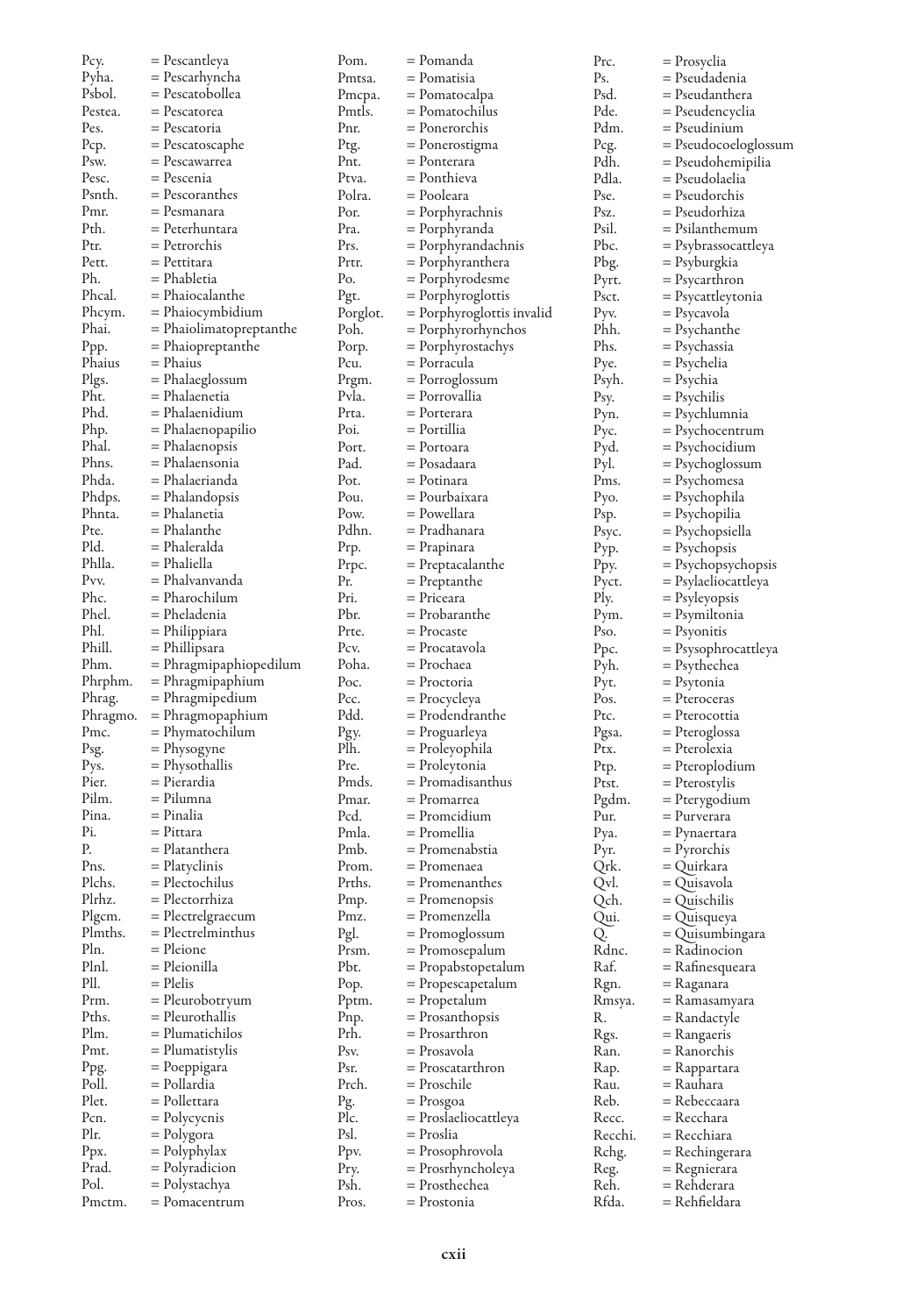| Rec.    | = Reicheara                 | Rmd.    | = Rhynchomesidium       | Rdtna  |
|---------|-----------------------------|---------|-------------------------|--------|
| Rei.    | = Reichenbachara            | Kmy.    | = Rhynchomyrmeleya      | Rdc.   |
| Rk.     | = Reinikkaara               | Rnc.    | = Rhynchonia            | Rdr.   |
| Rcl.    | = Renachilus                | Rhnps.  | = Rhynchonopsis         | Rol.   |
| Rnds.   | = Renades                   | Ry.     | = Rhynchopapilisia      | Rdo.   |
| Rfnda.  | = Renafinanda               | Rnp.    | = Rhynchopera           | Rrm.   |
| Rngl.   | $=$ Renaglottis             | Rycp.   | = Rhynchopsis           | Rob.   |
| Rnctm.  | $=$ Renancentrum            | Rop.    | = Rhynchopsyleya        | Rlk.   |
| Re.     | = Renanda                   | Ryrt.   | = Rhynchorettia         | Roz.   |
| Rnet.   | = Renanetia                 | Rhrds.  | $=$ Rhynchorides        | Rna.   |
| Rnps.   | $=$ Renanopsis              | Rsc.    | = Rhynchosophrocattleya | Rhla.  |
| Rpd.    | $=$ Renanparadopsis         | Rst.    | = Rhynchostele          | Rolf.  |
| Rnst.   | = Renanstylis               | Rhy.    | = Rhynchostylis         | Rwm.   |
| Rntda.  | = Renantanda                | Rct.    | = Rhynchothechea        | Rls.   |
| Ren.    | = Renanthera                | Rhh.    | = Rhynchothechlia       | Rgw.   |
| Rta.    | = Renantheranda             | Rhv.    | = Rhynchovanda          | Ron.   |
| Rena.   | $=$ Renanthoceras           | Rv.     | = Rhynchovandanthe      | Rnya.  |
| Rngm.   | = Renanthoglossum           | Rcv.    | = Rhynchovola           | Rskra  |
| Rnthps. | $=$ Renanthopsis            | RII.    | = Rhynchovolaelia       | Rsra.  |
| Rd.     | = Renaradorum               | Rvt.    | = Rhynchovolanthe       | Rsy.   |
| Rdm.    | = Renarodorum               | Rvl.    | = Rhynchovolitis        | Rsct.  |
| Rnt.    | = Renata                    | Rcm.    | = Rhynchumnia           | Rsm.   |
| Rpr.    | $=$ Renoprora               | Rhcd.   | = Rhyncidlioda          | Rscp.  |
| Rps.    | $=$ Renopsis                | Rcr.    | = Rhyncleiserides       | Ros.   |
| Rpc.    | $=$ Renorphorchis           | Rcd.    | = Rhyncorades           | Rss.   |
| Rvv.    | = Renvanvanda               | Rvd.    | = Rhyncovanda           | Rsot.  |
| Ret.    | $=$ Restesia                | Rcy.    | = Rhyncyclia            | Rot.   |
| Rstp.   | $=$ Restrepia               | Rdl.    | = Rhyndenlia            | Rsp.   |
|         | $Rhenanth. = Rhenanthopsis$ | Rdn.    | = Rhyndiranda           | Rsa.   |
| Rhin.   | = Rhinerrhiza               | Rhdps.  | = Rhyndoropsis          | Rsg.   |
| Rrh.    | $=$ Rhinerrhizochilus       | Rtt.    | = Rhynitanthe           | Rsk.   |
| Rrp.    | = Rhinerrhizopsis           | Rhn.    | = Rhynitis              | Roth.  |
| Rhincs. | = Rhinochilus               | Reg.    | = Rhynochlioglossum     | Rca.   |
| Rhc.    | = Rhinocidium               | Rhw.    | = Rhynohawidium         | Rwl.   |
| Rdg.    | $=$ Rhipidangis             | Rns.    | = Rhynopsirea           | Rtra.  |
| Rhip.   | $=$ Rhipidoglossum          | Rpp.    | = Rhynphalandopsis      | Rbl.   |
| Rh.     | = Rhizanthera               | Kyt.    | = Rhyntheconitis        | Rbn.   |
| Rhdm.   | = Rhodehamelara             | Rly.    | = Rhyntonleya           | Rud.   |
| Rhm.    | = Rhomboda                  | Rys.    | = Rhyntonossum          | Ruz.   |
| Ryp.    | = Rhycopelia                | Ryps.   | = Rhynvandopsis         | Rlla.  |
| Ryy.    | $=$ Rhyleyaopsis            | Rht.    | = Rhytionanthos         | Run.   |
| Rln.    | $=$ Rhynaelionitis          | Rtg.    | $=$ Rhytoniglossum      | Rppa.  |
| Rry.    | = Rhynarthrolyea            | Ric.    | = Richardara            | Rsl.   |
| Rrt.    | = Rhynarthron               | Rcmza.  | $=$ Richardmizutaara    | Ryg.   |
| Rbg.    | = Rhynburgkia               | Rchna.  | = Richardsonara         | Sac.   |
| Kya.    | = Rhyncada                  | Ridl.   | = Ridleyara             | Slm.   |
| Rds.    | = Rhyncadamesa              | Rthn.   | = Rittershausenara      | Soi.   |
| Kyn.    | = Rhyncanthe                | Rtf.    | = Robertrolfeara        | Sgka.  |
| Rcc.    | = Rhyncatclia               | Rbt.    | = Robertsara            | Skba.  |
| Rnd.    | = Rhyncatdendrum            | Rbc.    | $=$ Robicentrum         | Sya.   |
| Ryc.    | = Rhyncatlaelia             | Rbf.    | $=$ Robifinetia         | Snd.   |
| Rth.    | = Rhyncattleanthe           | Rbnra.  | = Robinara              | Sand.  |
| Rym.    | = Rhynchamsia               | Rsv.    | = Robinstevensara       | Sjma.  |
| Ryh.    | = Rhynchanthe               | Rbq.    | = Robiquetia            | Stll.  |
| Rvm.    | = Rhynchavolarum            | Rbst.   | = Robostylis            | Spla.  |
| Rby.    | = Rhynchobrassoleya         | Rcfta.  | = Roccaforteara         | Sapp.  |
| Rhctm.  | = Rhynchocentrum            | Rdssa.  | = Rodrassia             | Sar.   |
| Rch.    | = Rhynchochile              | Ro.     | = Rodrenia              | Sdd.   |
| Ryl.    | = Rhynchochilopsis          | Rdtta.  | = Rodrettia             | Sarc.  |
| Rych.   | = Rhynchochilus             | Rdtps.  | = Rodrettiopsis         | Sdt.   |
| Rdd.    | = Rhynchodendrum            | Rdchs.  | = Rodrichilus           | Srctm  |
| Rcn.    | = Rhynchodenia              | Rdcm.   | = Rodricidium           | Scs.   |
| Rdt.    | = Rhynchodenitis            | Rden.   | = Rodridenia            | Slh.   |
| Ryd.    | = Rhynchodirea              | Rdgm.   | = Rodriglossum          | Sarco. |
| Rfd.    | = Rhynchofadanda            | Rgo.    | = Rodrigoa              | Sdi.   |
| Rgl.    | = Rhynchoguarlia            | Rdza.   | = Rodriguezia           | Sglm.  |
| RIb.    | = Rhyncholabium             | Rdzlla. | = Rodrigueziella        | Srgt.  |
| RI.     | = Rhyncholaelia             | Kms.    | = Rodrimesastele        | Slx.   |
| Rlc.    | = Rhyncholaeliocattleya     | Rodps.  | = Rodriopsis            | Sran.  |

| Rdtna. | = Rodritonia       |
|--------|--------------------|
| Rdc.   | = Rodroncidilum    |
| Rdr.   | = Rodrostele       |
| Rol.   | = Rodrostelettia   |
| Rdo.   | = Rodrostelidium   |
|        |                    |
| Rrm.   | = Rodrumnia        |
| Rob.   | = Roeblingara      |
| Rlk.   | = Roellkeara       |
| Roz.   | = Roezlara         |
| Rna.   | = Rogersonara      |
| Rhla.  | = Rohrlara         |
| Rolf.  | = Rolfeara         |
| Rwm.   | = Rolfwilhelmara   |
| Rls.   | = Rollissonara     |
| Rgw.   | = Rongwuara        |
|        |                    |
| Ron.   | = Ronmaunderara    |
| Rnya.  | = Ronnyara         |
| Rskra. | = Rosakirschara    |
| Rsra.  | = Roseara          |
| Rsy.   | = Rosscyrtodium    |
| Rsct.  | = Rossicentrum     |
| Rsm.   | = Rossimilmiltonia |
| Rscp.  | = Rossiochopsis    |
| Ros.   | = Rossioglossum    |
| Rss.   | = Rossiostele      |
| Rsot.  | = Rossitolidium    |
|        |                    |
| Rot.   | = Rossitonia       |
| Rsp.   | = Rossitoniopsis   |
| Rsa.   | = Rossmesa         |
| Rsg.   | = Rossotoglossum   |
| Rsk.   | = Rosstuckerara    |
| Roth.  | = Rothara          |
| Rca.   | = Rothschildara    |
| Rwl.   | = Rothwellara      |
| Rtra.  | = Rotorara         |
| Rbl.   | = Rubellia         |
| Rbn.   | = Rubenara         |
|        |                    |
| Rud.   | = Rudolfiella      |
| Ruz.   | = Ruizara          |
| Rlla.  | = Rumrillara       |
| Run.   | = Rundleara        |
| Rppa.  | = Ruppara          |
| Rsl.   | = Russellara       |
| Ryg.   | = Rydbergara       |
| Sac.   | = Saccanthera      |
| Slm.   | = Saccolabium      |
| Soi.   | = Sacoila          |
| Sgka.  | = Sagarikara       |
|        |                    |
| Skba.  | = Sakabaara        |
| Sya.   | = Sallyyeeara      |
| Snd.   | = Sanda            |
| Sand.  | $=$ Sanderara      |
| Sjma.  | = Sanjumeara       |
| Stll.  | = Santanderella    |
| Spla.  | = Saplalaara       |
| Sapp.  | = Sappanara        |
| Sar.   | = Sarcalaenopsis   |
| Sdd.   | = Sarcandides      |
| Sarc.  | = Sarcanthopsis    |
| Sdt.   | = Sarcocadetia     |
|        |                    |
| Srctm. | $=$ Sarcocentrum   |
| Scs.   | = Sarcoceras       |
| Slh.   | = Sarcochilanthe   |
| Sarco. | = Sarcochilus      |
| Sdi.   | = Sarcodirea       |
| Sglm.  | = Sarcoglossum     |
| Srgt.  | $=$ Sarcoglottis   |
| Slx.   | = Sarcolexia       |
| Sran.  | = Sarcomoanthus    |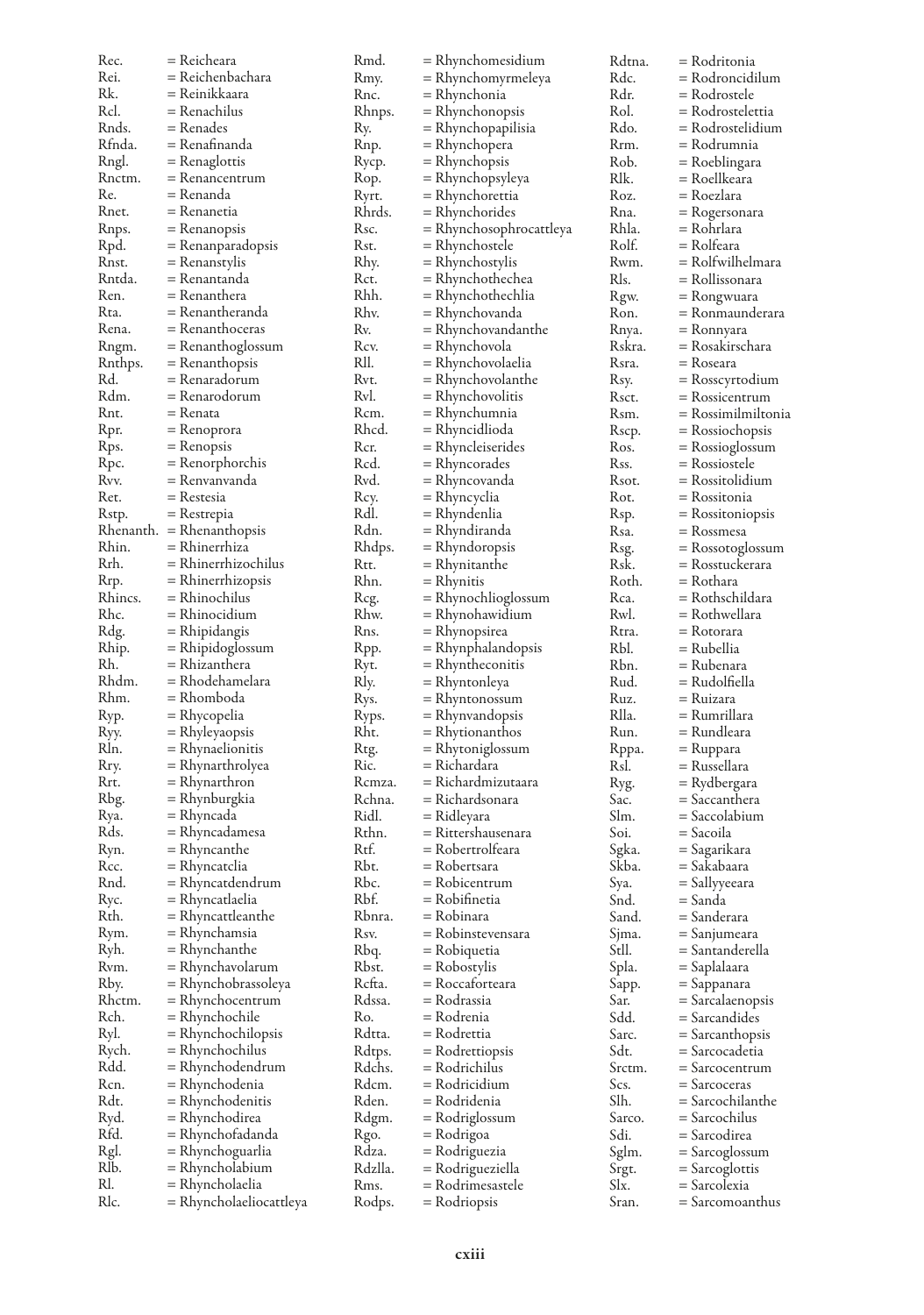| Srnps.  | $=$ Sarconopsis                      | Sxa.   | = Seahexa           | Srg.     | = Sophrogoa            |
|---------|--------------------------------------|--------|---------------------|----------|------------------------|
| Sla.    | = Sarcopapilionanda                  | Se.    | = Sealara           | SI.      | = Sophrolaelia         |
| Spd.    | = Sarcopodium                        | Sedn.  | = Sedenara          | Slc.     | = Sophrolaeliocattleya |
| Schy.   | = Sarcoschistotylus                  | Sed.   | = Sedirea           | Sly.     | = Sophrolaeliocyclia   |
| Srty.   | $=$ Sarcostachys                     | Sdr.   | = Sedirisia         | Slp.     | = Sophrolaeliophila    |
| Srth.   | = Sarcothera                         | Sedtp. | = Sediritinopsis    | Spl.     | = Sophroleya           |
| Srv.    | = Sarcovanda                         | Sdp.   | = Sediropsis        | Sphr.    | = Sophronia            |
| Srdts.  | $=$ Saridestylis                     | See.   | = Seegerara         | S.       | = Sophronitis          |
| Srts.   | $=$ Sartylis                         | Sgra.  | = Segerara          | Srl.     | = Sophrophila          |
| Svp.    | = Sarvandopanthera                   | Srr.   | = Seibertara        | Shy.     | = Sophroprosleya       |
| Svd.    | = Sarvandopsis                       | Snn.   | = Seidenanda        | Spt.     | = Sophrotes            |
| Stk.    | $=$ Satorkis                         | Sef.   | = Seidenfadenara    | Spth.    | = Sophrotheanthe       |
| Satm.   | $=$ Satyrium                         | Sei.   | = Seidenfadenia     | Sht.     | = Sophrothechea        |
| Sdra.   | = Sauledaara                         | Sdn.   | = Seidenides        | Spv.     | = Sophrovola           |
| Saur.   | $=$ Saurorhynchos                    | Slb.   | = Selbyana          |          |                        |
|         |                                      |        |                     | Spa.     | = Spathoglottis        |
| Svg.    | = Savageara                          | Selen. | $=$ Selenipanthes   | Spp.     | = Spathophaius         |
| Say.    | = Sayeria                            | Scp.   | = Selenocypripedium | Spc.     | = Speculantha          |
| Scg.    | = Scaphingoa                         | Sele.  | $=$ Selenopanthes   | Sps.     | = Spiessara            |
| Scgl.   | $=$ Scaphyglottis                    | Sngs.  | = Senghasara        | Spil.    | = Spilorhiza           |
| Sld.    | = Scelcidumnia                       | Sry.   | = Seraphrys         | Spir.    | = Spiranthes           |
| Scel.   | $=$ Scelochilus                      | Srps.  | = Serapias          | Spr.     | = Spruceara            |
| Scd.    | = Scelodium                          | Ser.   | = Serapicamptis     | Srka.    | = Srisukara            |
| Sgl.    | $=$ Sceloglossum                     | Srpm.  | = Serapimeulenia    | Staal.   | = Staalara             |
| Sln.    | = Scelonia                           | Sz.    | = Serapirhiza       | Stac.    | = Stacyara             |
| Slt.    | = Scelorettia                        | Sgr.   | = Sergioara         | Std.     | = Staffordara          |
| Schfa.  | = Schafferara                        | Srp.   | = Serpenticaulis    | Stmra.   | = Stamariaara          |
| Sdw.    | = Scheidweilerara                    | Sev.   | = Severinara        | Stn.     | = Stamnorchis          |
| Sdl.    | = Schiedeella                        | Svl.   | = Sevillaara        | Stb.     | = Stanbreea            |
| Slga.   | = Schilligerara                      | Shn.   | = Sheehanara        | Sfdra.   | = Stanfieldara         |
| Ssys.   | $=$ Schistotylus                     | Srf.   | = Sherriffara       | Stga.    | = Stangora             |
| Sch.    | = Schlechterara                      | Shgra. | = Shigeuraara       | Stncn.   | = Stanhocycnis         |
| Sct.    | = Schlechterorchis                   | Shipm. | = Shipmanara        | Stan.    | = Stanhopea            |
| Shl.    | = Schloatara                         | Shva.  | = Shiveara          | Shstrum. | = Stanhopeastrum       |
| Skb.    | = Schluckebieria                     | Sidr.  | = Sidranara         | Sat.     | = Statterara           |
| Sbr.    | = Schombarthron                      | Sbt.   | = Siebertara        | Sant.    | = Staurachnanthera     |
| Smbv.   | = Schombavola                        | Sid.   | = Siederella        | Sta.     | = Staurachnis          |
| Sb.     | = Schombletia                        | Sgrt.  | = Siegeristara      | Sr.      | = Stauranda            |
| Sba.    | = Schombobrassavola                  | Sgdm.  | = Sigmacidium       | Sup.     | = Staurandopsis        |
| Smbcna. | = Schombocatonia                     | Sgmx.  | = Sigmatostalix     | Src.     | = Staurochilus         |
| Smbc.   |                                      |        |                     |          |                        |
|         | = Schombocattleya<br>= Schombocyclia | Sgmt.  | = Sigmettia         | Stgl.    | = Staurochoglottis     |
| Sby.    |                                      | Silpa. | = Silpaprasertara   | Sp.      | = Stauropsis           |
| Smbdcm. | = Schombodiacrium                    | Sgt.   | $=$ Simpliglottis   | Sur.     | = Staurovanda          |
| Smbep.  | = Schomboepidendrum                  | Si.    | = Singaporeara      | Strn.    | = Stearnara            |
| Smbl.   | = Schombolaelia                      | Sjm.   | = Sirjeremiahara    | Stl.     | = Stelbophyllum        |
| Scl.    | = Schombolaeliocattleya              | Skp.   | = Skeptrostachys    | Ste.     | = Stelis               |
| Sbc.    | = Schombolaeliocyclia                | Slad.  | = Sladeara          | Stlma.   | = Stellamizutaara      |
| Smlp.   | = Schombolaeliopsis                  | Smt.   | = Smithanthe        | Sbm.     | = Stellilabium         |
| Smbna.  | = Schombonia                         | Sm.    | = Smithara          | Stp.     | = Stellipogon          |
| Smbts.  | = Schombonitis                       | Sbgcm. | = Sobennigraecum    | Sen.     | = Stenia               |
| Sbp.    | = Schombophila                       | Sbk.   | = Sobennikoffia     | Stla.    | = Steniella            |
| St.     | = Schombotonia                       | So.    | = Sobraleya         | Szl.     | = Stenizella           |
| Schom.  | = Schomburgkia                       | Sob.   | = Sobralia          | Snb.     | = Stenobolusia         |
| Scho.   | = Schomburgkio-Cattleya              | Sbl.   | = Sobratilla        | Sno.     | = Stenodenella         |
| Scn.    | = Schomcatanthe                      | Sbn.   | = Sobrinoara        | Sngl.    | = Stenoglottis         |
| Scc.    | = Schomcattleya                      | Slr.   | = Solanderara       | Snx.     | = Stenolexia           |
| SII.    | = Schomcaulaelia                     | Sot.   | = Sopharthron       | Snp.     | = Stenopetella         |
| Scty.   | = Schomcaulattleya                   | Sha.   | = Sophcychea        | Spg.     | = Stenopogon           |
| Smh.    | = Schomechea                         | Spy.   | = Sophleyclia       | Strs.    | = Stenorrhynchos       |
| Skr.    | = Schomkeria                         | Srt.   | = Sophranthe        | Sten.    | = Stenorrhynchus       |
| Smy.    | = Schomleycyclia                     | Sprt.  | = Sophrattlia       | Stsc.    | = Stenosarcos          |
| Sco.    | = Schomocattleya                     | Sbd.   | = Sophrobardendrum  | Sty.     | = Stenotyla            |
| Smr.    | = Schomrhyncattleya                  | Spb.   | = Sophrobroanthe    | Stph.    | = Stephenara           |
| Stm.    | = Schuitemania                       | Sop.   | = Sophrobroughtonia | Stmk.    | = Stephenmonkhouseara  |
| Shk.    | = Schunkeara                         | Scr.   | = Sophrocatarthron  | Spf.     | = Steumpfleara         |
| Swf.    | = Schweinfurthara                    | Shc.   | = Sophrocatcattleya | Stwt.    | = Stewartara           |
| Slpt.   | = Scleropteris                       | Sol.   | = Sophrocatlaelia   | Sck.     | = Stichorkis           |
| Snk.    | = Scolnikara                         | Srct.  | = Sophrocattlaelia  | Stor.    | = Stigmatorthos        |
| Sctt.   | $=$ Scottara                         | Sc.    |                     | Stlb.    |                        |
| Scu.    |                                      |        | = Sophrocattleya    | Stil.    | = Stilbophyllum        |
|         | = Scullyara                          | Scy.   | = Sophrocyclia      |          | = Stilifolium          |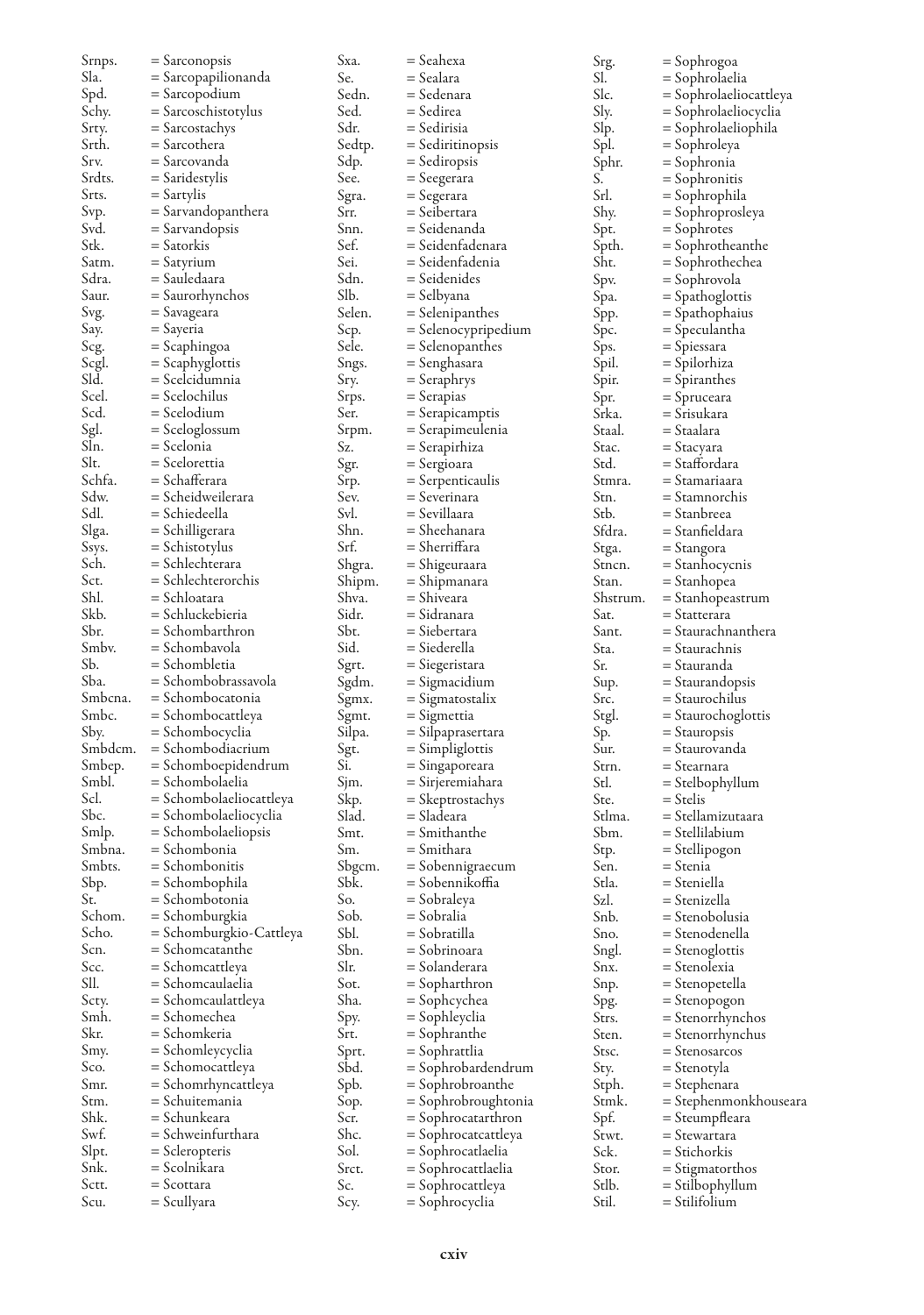| Sto.         | = Stonia                        | Trn.         | = Tetronichilis                      | Trgdm.       | = Trigonidium                   |
|--------------|---------------------------------|--------------|--------------------------------------|--------------|---------------------------------|
| Strm.        | = Stormara                      | Th.          | = Thaiara                            | Trmn.        | = Trilumna                      |
| Str.         | = Stricklandara                 | Thy.         | = Thayerara                          | Tcd.         | = Triodoncidium                 |
| Sy.          | = Stylisanthe                   | The.         | $=$ Thecopus                         | Tsla.        | = Trisuloara                    |
| Syl.         | = Styloglossum                  | Tcs.         | $=$ Thecostele                       | Tphnt.       | = Trophianthus                  |
| Sdc.         | = Sudacaste                     | Ttp.         | $=$ Thecostelopus                    | Tpl.         | $=$ Tropilis                    |
| Syc.         | = Sudalycenaria                 | Tlb.         | = Thelybaculum                       | Trud.        | = Trudelia                      |
| Sud.         | = Sudamerlycaste                | Tly.         | = Thelychiton                        | Tru.         | = Trudelianda                   |
| Sul.         | = Sudamuloa                     | Thel.        | = Thelymitra                         | Tsa.         | = Tsaiara                       |
| Smg.         | $=$ Summerangis                 | Typ.         | $=$ Thelypilis                       | Ts.          | = Tsaiorchis                    |
| Sum.         | = Summerhayesia                 | Tyr.         | = Thelyrillia                        | Tsi.         | = Tsiorchis                     |
| Sprra.       | = Susanperreiraara              | Thsra.       | = Thesaera                           | Tst.         | = Tsubotaara                    |
| Sut.         | = Sutingara                     | Thmpa.       | = Thompsonara                        | Tbcm.        | = Tubaecum                      |
| Stt.         | = Suttonara                     | Tho.         | = Thorntonara                        | Tct.         | $=$ Tubecentron                 |
| Svk.         | = Svenkoeltzia                  | Thr.         | = Thouarsara                         | TЫ.          | = Tuberella                     |
| Swn.         | = Swanara                       | Tx.          | $=$ Thrixspermum                     | Tblm.        | = Tuberolabium                  |
| Sw.          | = Sweetara                      | Thu.         | = Thunia                             | Tpc.         | = Tuberoparaptoceras            |
| Syma.        | = Symmonsara                    | Tnl.         | = Thunilla                           | Tuck.        | = Tuckerara                     |
| Sym.         | = Symphodontioda                | Thw.         | = Thwaitesara                        | Tna.         | = Tunstillara                   |
| Symp.        | = Symphodontoglossum            | Tic.         | $=$ Ticoglossum                      | Tbwa.        | = Turnbowara                    |
| Sda.         | = Symphodontonia                | Tld.         | = Toladenia                          | Twr.         | $=$ Twuara                      |
| Syg.         | = Symphyglossonia               | Tos.         | = Tolassia                           | Tylo.        | = Tylochilus                    |
| Tch.         | = Taeniochista                  | Tgz.         | = Tolguezettia                       | Tyl.         | $=$ Tylostylis                  |
| Tin.         | $=$ Tainiopsis                  | Tnc.         | = Toloncettia                        | Uml.         | = Umlandara                     |
| Tak.         | = Takakiara                     | Tln.         | = Toluandra                          | Upta.        | $=$ Uptonara                    |
| Tkl.         | = Takulumena                    | Tun.         | $=$ Tolucentrum                      | Urc.         | = Urochilus                     |
| Ta.          | = Tanakara                      | Tgl.         | = Toluglossum                        | Uro.         | $=$ Urostachya                  |
| Tanara       | $=$ Tanara                      | Tolu.        | = Tolumnia                           | Vach.        | = Vacherotara                   |
| Tsr.         | = Tansirara                     | Tmp.         | $=$ Tolumnopsis                      | Val.         | = Valinara                      |
| Tlp.         | = Tapilinopsis                  | Tut.         | = Tolutonia                          | Vacl.        | = Vanachnochilus                |
| Tpch.        | = Taprachnis                    | Tmz.         | $=$ Tomazanonia                      | Vnsta.       | = Vanalstyneara                 |
| Tar.         | = Taprachthera                  | Tod.         | = Tomoderara                         | Vtp.         | $=$ Vananthopsis                |
| Tpd.         | = Tapranda                      | Trp.         | = Trachypetalum                      | Vnc.         | = Vanascochilus                 |
| Tpr.         | = Tapranthera                   | T.           | $=$ Traunsteinera                    | Vcp.         | = Vancampe                      |
| Tph.         | = Tapranthopsis                 | Trta.        | = Trautara                           | Vct.         | = Vanchoanthe                   |
| Tprn.        | = Taprenopsis                   | Trev.        | = Trevorara                          | V.           | = Vanda                         |
| Trvp.        | = Taprenvandopsis               | Try.         | = Treyeranara                        | Va.          | = Vandachnanthe                 |
| Tpn.         | = Taproanthe                    | Trl.         | = Triaristella                       | Vchns.       | = Vandachnis                    |
| Tpb.         | = Taprobanea                    | Trias        | $=$ Trias                            | Van.         | = Vandachostylis                |
| Tpg.         | = Taproglottis                  | Tspt.        | = Triaspetalum                       | Vdcy.        | = Vandacostylis                 |
| Tpp.         | = Tapronopsis                   | Tphm.        | = Triasphyllum                       | Vand.        | = Vandaecum                     |
| Tppd.        | = Tapropapilanda                | Tri.         | = Trichachnis                        | Vdnps.       | = Vandaenopsis                  |
| Tplt.        | = Tapropapilanthera             | Tss.         | = Trichassia                         | Vp.          | = Vandaeopsis                   |
| Tprp.        | = Taproparanthera               | Tcn.<br>Ths. | = Trichocenilus                      | Vths.        | = Vandaeranthes                 |
| Tpln.        | = Taprophalanda                 |              | = Trichocensiella<br>= Trichocentrum | Vps.         | = Vandanopsis                   |
| Tpt.<br>Tvd. | = Taprotrichothera              | Trt.<br>Tc.  | = Trichoceros                        | Vt.<br>Vdla. | = Vandanthe<br>= Vandantherella |
| Tvr.         | = Tapvandachnis<br>= Tapvandera | Tchch.       | = Trichochilus                       | Vdr.         | = Vandantherides                |
| Tat.         | = Tateara                       | Tpy.         | = Trichocidiphyllum                  | Vc.          | = Vandarachnis                  |
| Tur.         | = Taurantha                     | Trcdm.       | = Trichocidium                       | Vth.         | = Vandathera                    |
| Trd.         | = Taurodium                     | Tvd.         | $=$ Trichocyrtocidium                | Vns.         | = Vandensonides                 |
| Tdz.         | = Telidezia                     | Tdza.        | = Trichodezia                        | Vwga.        | = Vandewegheara                 |
| Tp.          | = Telipogon                     | Trgl.        | $=$ Trichoglottis                    | Vnd.         | = Vandirea                      |
| Tlt.         | = Telisterella                  | Tnn.         | = Trichononcos                       | Vf.          | = Vandofinetia                  |
| Tem.         | = Templeara                     | Trnps.       | $=$ Trichonopsis                     | Vfds.        | = Vandofinides                  |
| Thra.        | = Teohara                       | Tric.        | = Trichopasia                        | Vg.          | = Vandoglossum                  |
| Tbc.         | = Tetrabaculum                  | Trpla.       | = Trichopilia                        | Vgt.         | $=$ Vandoglottanthe             |
| Tbg.         | $=$ Tetrabroughtanthe           | Tpgn.        | $=$ Trichopogon                      | Vdp.         | = Vandopirea                    |
| Ttct.        | = letracattleya                 | Treps.       | $=$ Trichopsis                       | Vdpsd.       | = Vandopsides                   |
| Tcy.         | = Tetracyclia                   | Trla.        | = Trichorella                        | Vdps.        | = Vandopsis                     |
| Ttdm.        | = Tetradiacrium                 | Tsx.         | $=$ Trichosalpinx                    | Vv.          | = Vandopsisvanda                |
| Ttka.        | = Tetrakeria                    | Tcm.         | = Trichosma                          | Vdts.        | = Vandoritis                    |
| Tta.         | = Tetralaelia                   | Tht.         | = Trichostele                        | Vgm.         | = Vanglossum                    |
| Ttps.        | $=$ Tetraliopsis                | Trst.        | = Trichostylis                       | Vl.          | = Vanilla                       |
| Ttr.         | = Tetrallia                     | Trcv.        | = Trichovanda                        | Veg.         | = Vanlaenoglottis               |
| Ttma.        | = Tetramicra                    | Tvv.         | = Trichovanvanda                     | Vnr.         | = Vannerara                     |
| Ttt.         | = Tetrarthron                   | Tyt.         | = Tricyrtochilum                     | Vpl.         | = Vanphalanthe                  |
| Tyc.         | = Tetrasychilis                 | Tr.          | = Tridactyle                         | Vqt.         | = Vanquetia                     |
| Tttna.       | = Tetratonia                    | Trgca.       | = Trigolyca                          | Vst.         | = Vanschista                    |
|              |                                 |              |                                      |              |                                 |